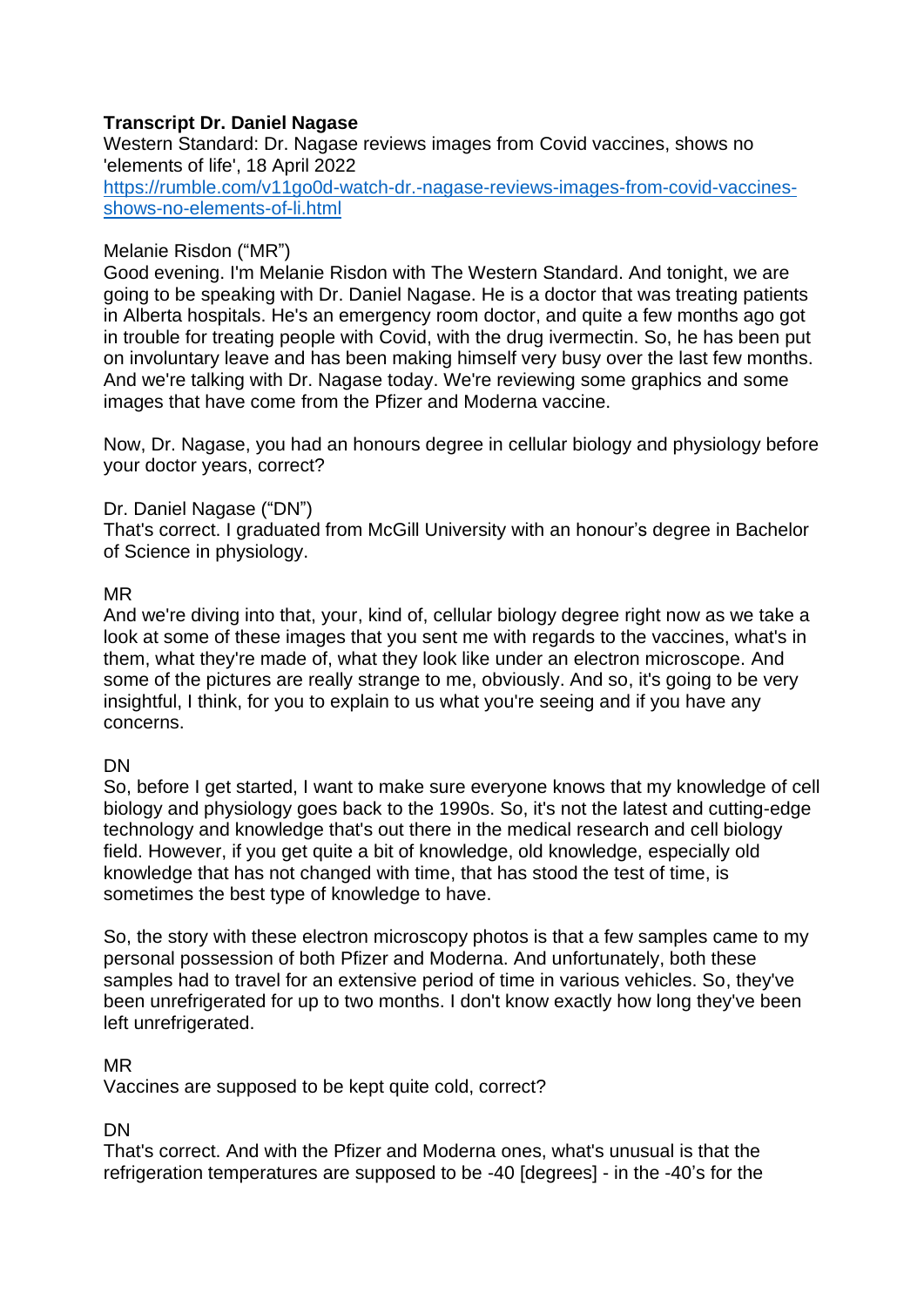Moderna and I think in the -70s for the Pfizer. And that's very unusual because no biological reaction requires anything more than -20 to be completely frozen in time. So, if there's a biological specimen, a specimen that has biological activity, you rarely see ever any temperature for refrigeration less than -20.

Then which brings us to what kind of chemical reactions require extreme cold in order to be halted? And so, we're looking at free radical reactions, we're looking at polymerisation reactions. We're looking at pretty advanced chemistry here, not the type of chemistry you can do in a regular chemistry lab. We're talking advanced chemistry that requires super cold temperatures. So, again, that was the first very big warning sign that there is something very wrong with these injections called "vaccines" for Covid-19. The refrigeration temperature does not make any sense.

### MR

Okay, now, there were quite a few images that you sent me. Again, I'm looking at them thinking this stuff looks very strange and some of it looks very strange to you, too.

## **DN**

Oh, yes. So initially the research group had a look at these samples of Moderna and Pfizer under a regular microscope. And although there were a lot of very interesting images, it can't really be conclusive of what exactly we're looking at. There were a lot of things that looked like salt crystals. But were they actually salt or were they not salt crystals? It's hard to tell.

So, the great thing about electron microscopy is that when you shine a beam of electrons on a sample of some type of material, whether biological or not, biologic the samples - because they absorb electrons - when the samples release the electrons added by the electron microscope machine, it releases them as X-rays. And that energy released from the sample as X-rays can be put on a spectrum and you can determine what elements are in that sample. So, for a biological sample, for example, we know things like phospholipids - which make up the cell membranes of everything biological on this planet - they have long carbon chains, they have nitrogen and they have phosphorus. So, although you can't exactly look at the molecule, you'll know that whatever's in your sample contains all the elements that are typically seen in biological life forms, nitrogen, phosphorus, carbon and oxygen.

#### MR

Now let's stop there for one second. Would you expect what would be contained in a vaccine to be biological? Would that be a normal expectation?

## DN

That would be normal expectations because let's say for a regular flu vaccine, they were putting proteins from whatever the researchers thought would be the next pandemic strain of the flu. That protein would be a protein created by a virus. And the protein is made of the same building blocks that plants, animals, bacteria, viruses that everything around us that's biological are made of. So, you would expect to see carbon, oxygen, nitrogen, and phosphorus - all the things you would normally see in a protein.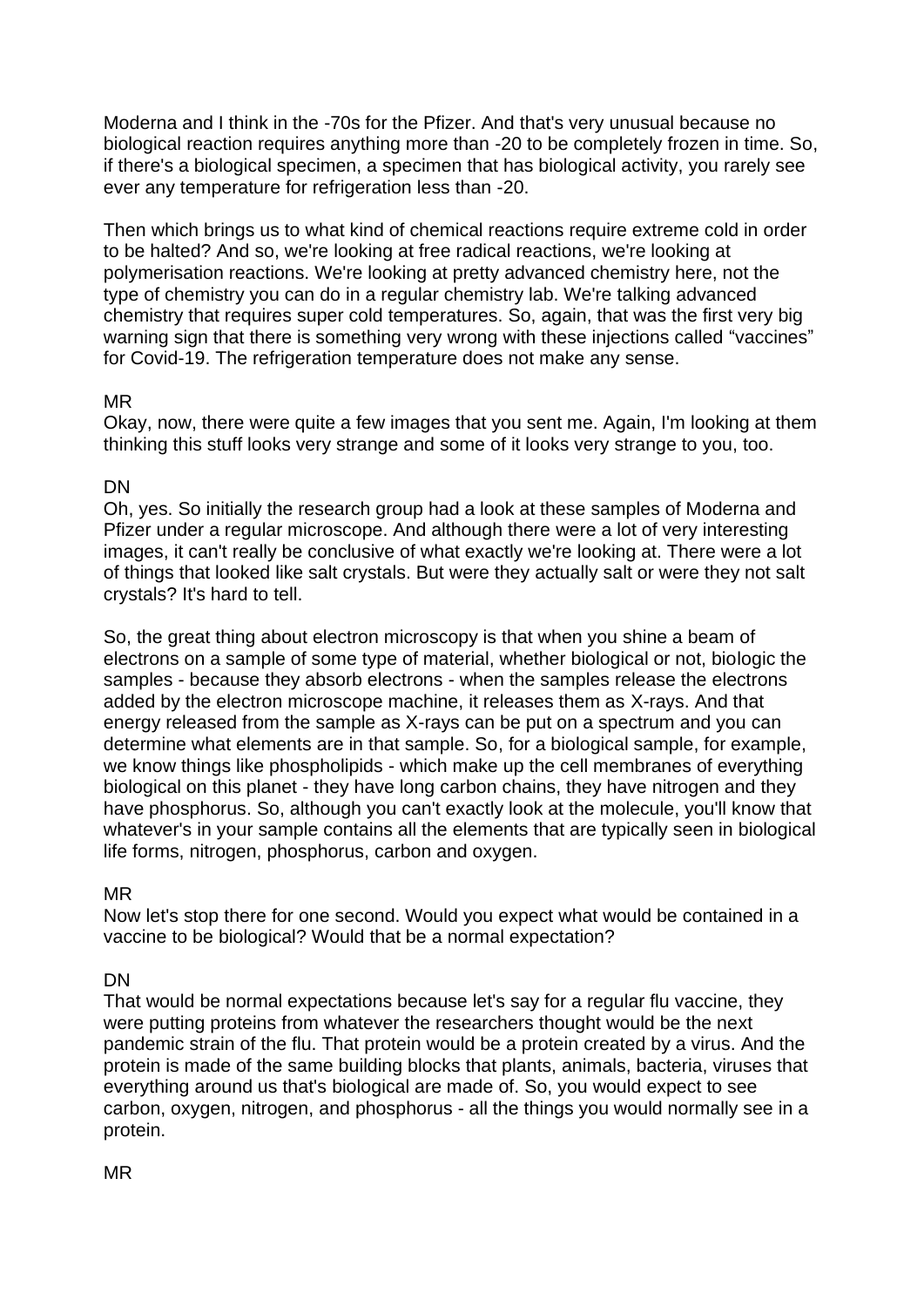Okay. And so why don't we start having a look at some of these graphics that you sent and let's have a look at what we're, you know, maybe you can explain to us a bit more what we're looking at.



#### DN

So, we saw this shape from a Moderna vaccine. And before anything is put into an electron microscope, it has to be allowed to dry. And then once it's dried to make sure that the sample doesn't get completely burnt to a crisp by the electron beam, the sample is coated with a very thin, one atom thick layer of either platinum, palladium or gold. All the samples for these ones were coated in platinum. So that allows the reflectivity of whatever was on the sample to get to the detector. When the electron beam hits the sample bounces off and hits the detector so that we can see the image.

So, what we first saw in the Moderna sample at a normal regular microscope, which uses light, is we saw various little crystal shapes and patterns on the slide. And then we did the platinum coating on it to get a closer look.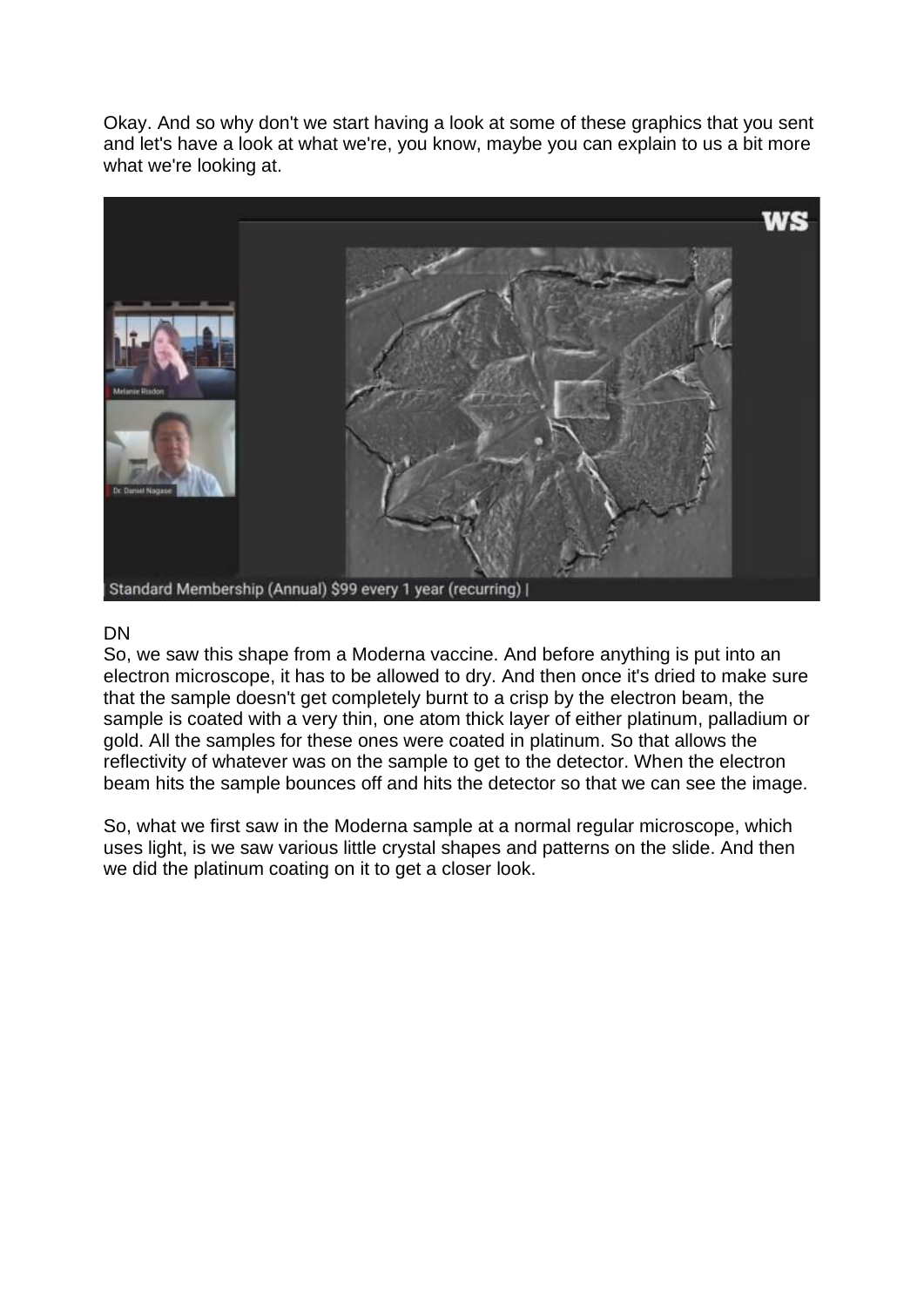

And as we got a closer look, we see on top of these little crystal things, these shapes that look like they look like chips, right? Do you see that square? Well, that rectangle, it's got all these little dots on it arranged like a grid. And that's completely baffling to me.

So, the question is: well, if it looks like a computer chip, is it a computer chip? Well, that's a good question.

So, you see those little square boxes there that say spectrum 14 and spectrum 15? That's when we're telling the electron microscope to look at that little rectangle and tell us what elements are contained within those squares. Okay. So, if we scroll down on the file, we'll see spectrum 14.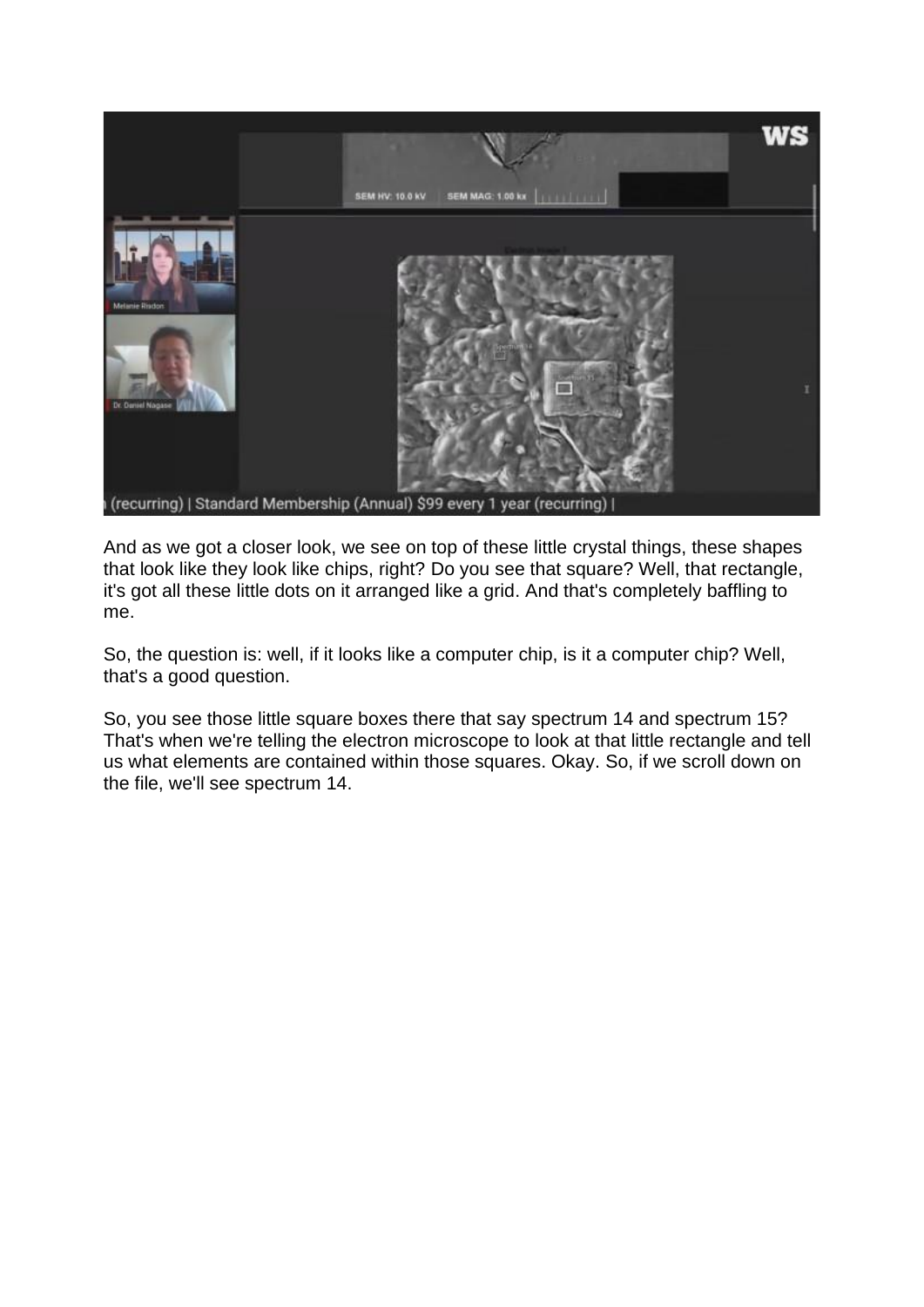

And this is the X-ray diffraction spectroscopy. So as the electrons that are added to the sample are released, they have a certain energy spectrum. (And so, if you can just scroll up a little bit, you'll see that the scroll up.) The most prevalent element in that little square, which was spectrum 14, is carbon, and then the next most prevalent atom is oxygen. The very first peak there, it's just kind of a general release of energy from the sample after it's been bombarded with electrons so that one isn't assigned any element. There are certain elements that X-ray diffraction spectroscopy can't detect, and one of those elements is hydrogen. So, we don't know how many hydrogens are in the sample because that particular machine can't detect hydrogen. So, it looks like it's exclusively carbon and oxygen. The PT are those peaks that come up when there's platinum in the sample. And that's platinum we added to the sample so that it doesn't burn up when exposed to a strong electron beam. So, there's platinum, PD is Palladium and Cl - there's a little bit of chloride, which we would expect to see in anything that used to be in a salt solution. So that's what we see in the little square 14. So, if we scroll up again, square 14 was in the crystal leaf type part of the picture.

#### MR

So just back to the picture.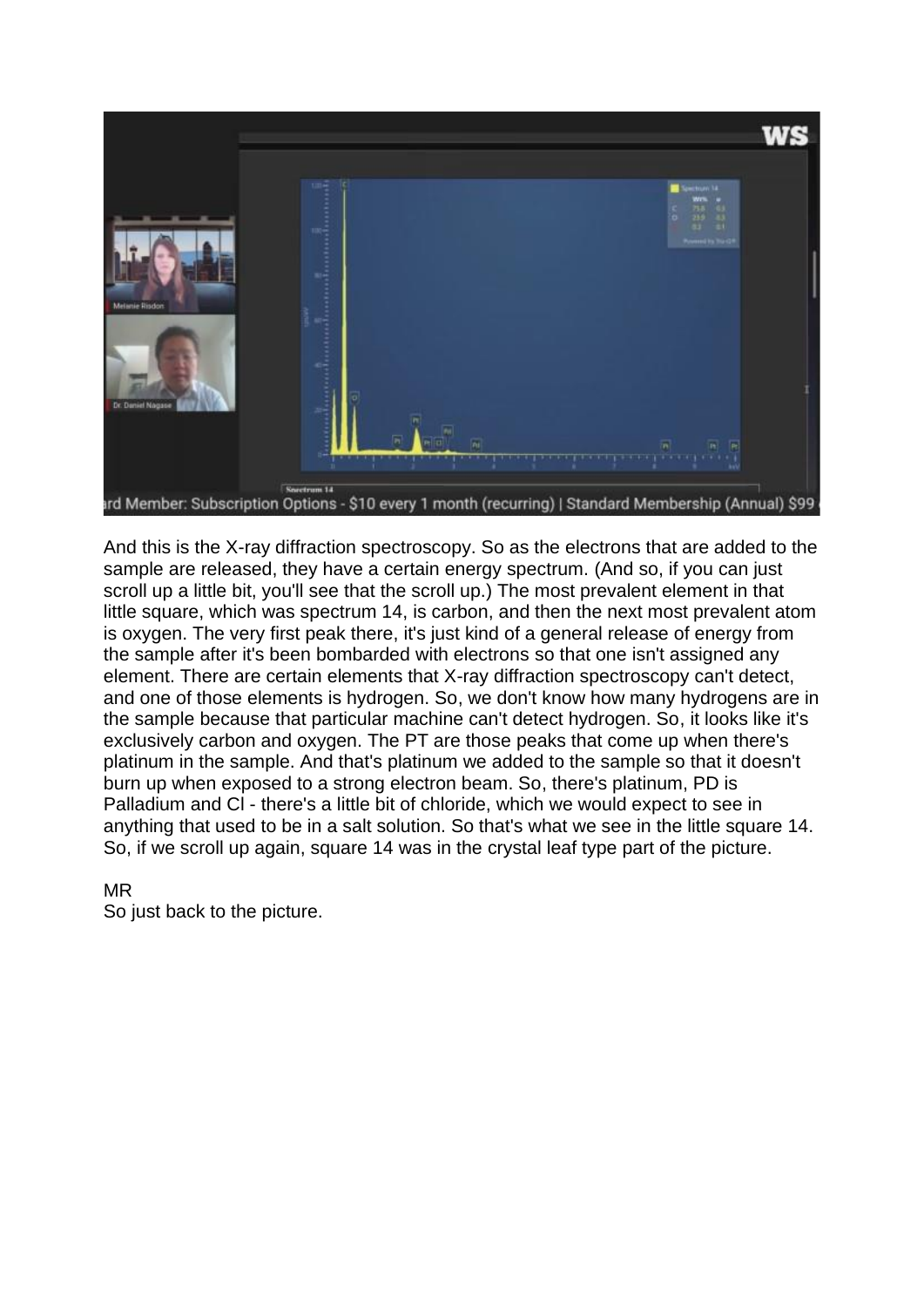

#### DN

Yeah. So, spectrum 14 there, it was kind of in the middle of the leaf. Now we'll get to the thing that looks like a little computer chip with all sorts of dots in it, and then let's scroll down to the spectrum for section 15.



And that's where we have carbon and oxygen, again, platinum, palladium, and a little bit of chloride. So, this is unlike any computer chip that I know of. There is no silicon in it? None. It looks like a computer chip, but it's made completely of carbon and oxygen and an unknown number of hydrogens. So, again, this is not anything that I'm aware of because of all of the computers.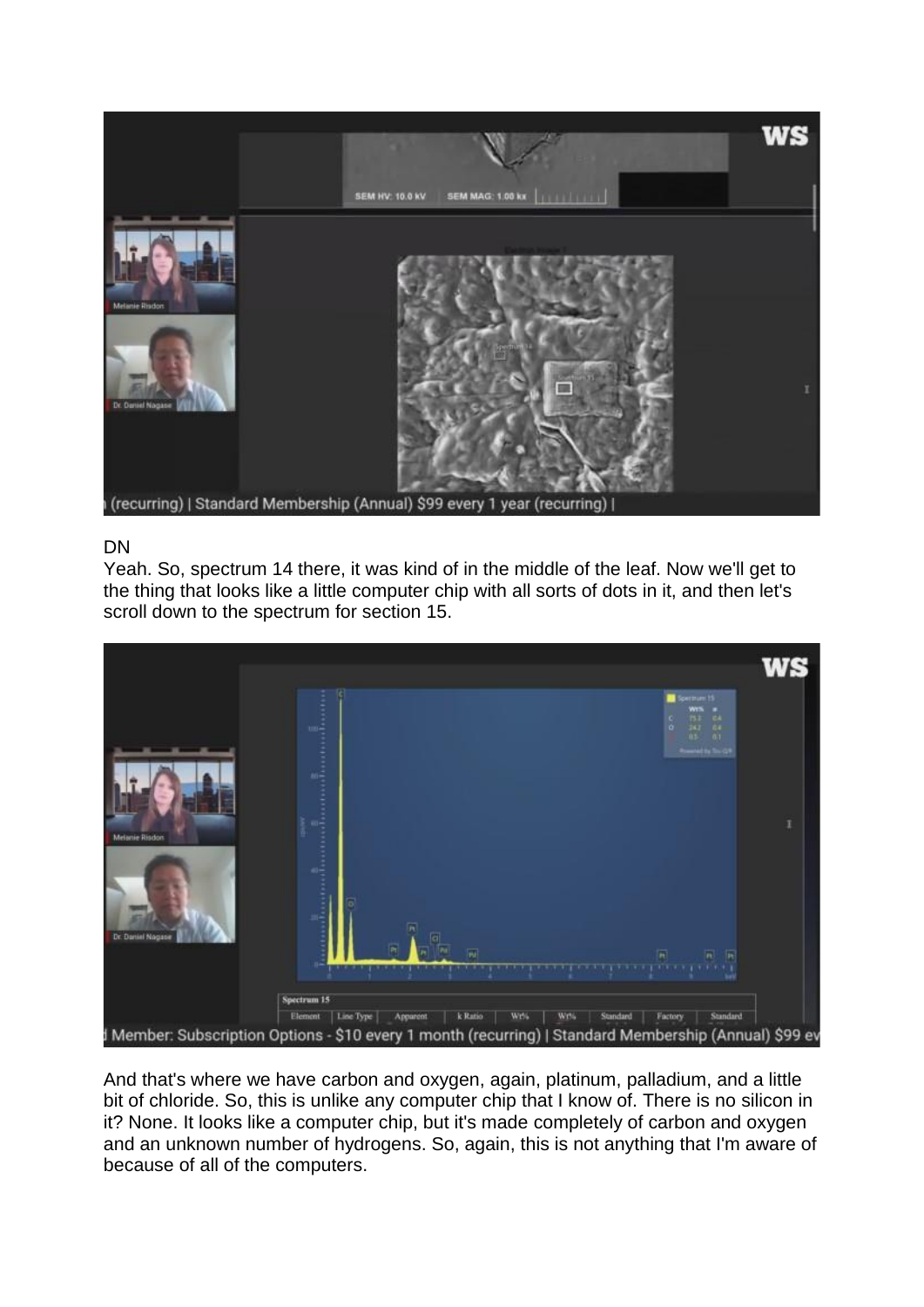## MR

Are you guessing that this is potentially a computer chip? How certain are you what you're looking at?

## DN

Well, it looks kind of like a computer chip, but it certainly isn't made of any silicon that all the computer chips we know of are made of. The other thing it could be is it could be like a little plate made of carbon and oxygen. The other potential option for that is it's a rectangle of graphite or graphene. Nothing on the picture looks like a crystal of carbon. A pure carbon crystal would be something like a diamond. Other forms of carbon are carbon fibre, which is little ropes of carbon, and graphite or graphene, which can take any form from sheets of carbon to little squares of carbon.

### MR

This comes from a Canadian lab, is that correct?

DN

Yes. This was analysed in a Canadian lab.

MR

Okay.

## **DN**

And so, this is the thing is, when left at room temperature or the various temperatures that you'd have in a car for a month or more, these samples seem to organise into structures that I can't explain. The structures look like organised little chip structures, but they're not made of anything that normal chips are made of. When they dry up, these samples dry up, they crystallize into crystal shapes. But again, it's not a salt crystal, which would be sodium and chloride and NaCl. It seems to be some kind of crystal shape made up purely of carbon and oxygen, which is very unusual.

# MR

Okay. There were some other images unless there's more that you wanted to point out with this one.

# **DN**

So, this one was from the first sample of Moderna. Let's move on over to the next file, and I'll show you what else we found in the Moderna. So, the interesting thing before we get to the next Moderna file is that the X-ray spectroscopy didn't detect any nitrogen or phosphorus. So, if those complex shapes - that rectangle with all the dots arranged in a grid - were the result of some kind of biological process, like, I don't know, contamination of the sample from mould or bacteria growing in the sample, then there should be nitrogen and phosphorus there in addition to carbon and oxygen. Because every living thing, whether it's a virus, plant or animal, is made up of proteins that contain nitrogen, carbon, oxygen, and phosphorus.

## MR

So very confusing and curious. This is the next image that you shared with me. Let's get into what this looks like to you.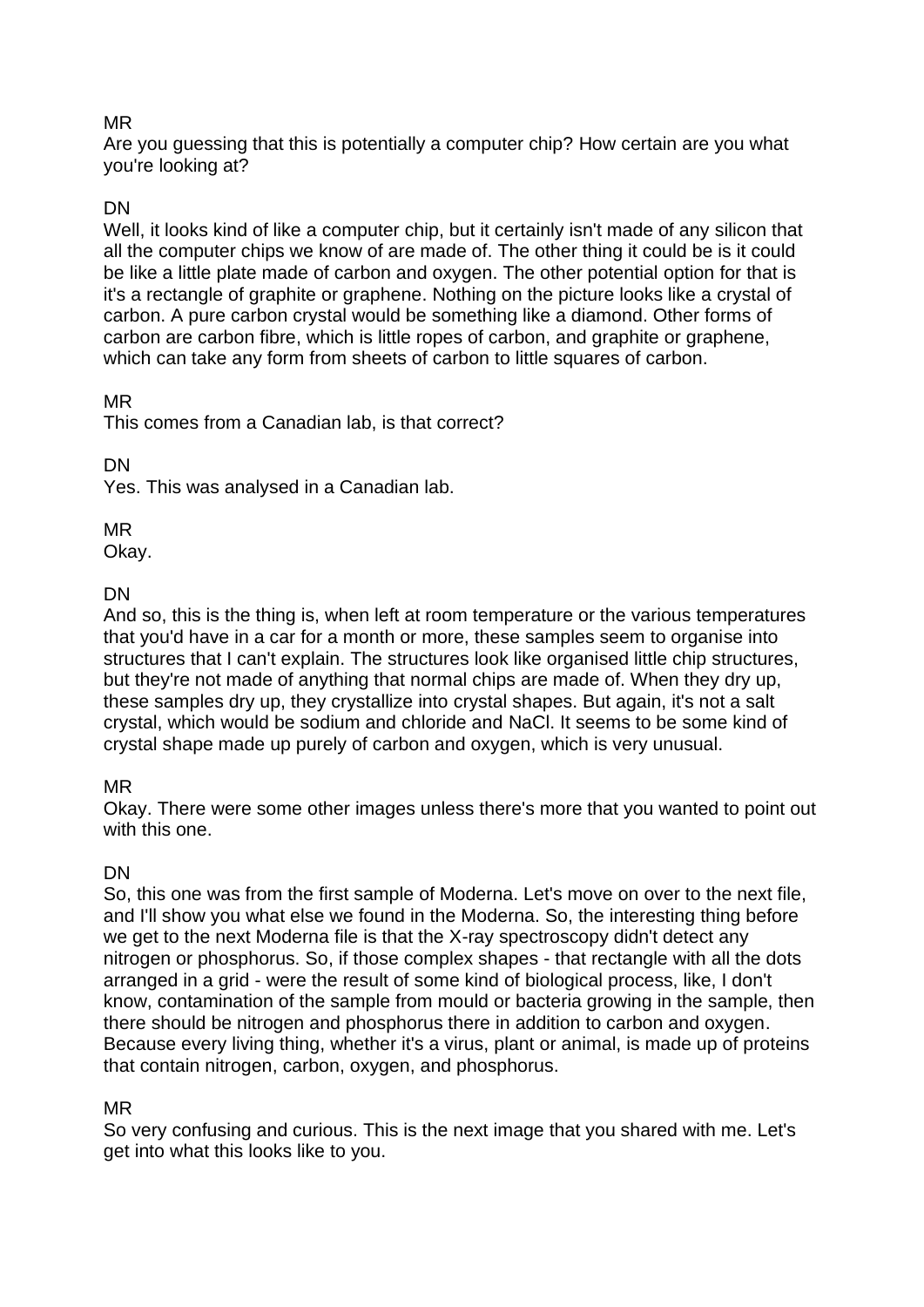

### DN

So, when I first saw that image, I thought, "oh, well, that could be anything," right? That could be a mould spore that is starting to sprout little legs because mould spores eventually will grow into a mould or a mushroom. So, when a mould spore sprouts, it has to start growing little roots. That could be what it is. And that's what it looked like to me initially. And I thought to myself, "well, is this mould contamination of a Moderna sample?"

But just as we saw before, we use the electron microscope to determine what elements are in the picture we're looking at. So, there are three squares there. There's Spectrum 20, Spectrum 21, and Spectrum 19. So, let's scroll down and see what was included, and what elements were in Spectrum 19.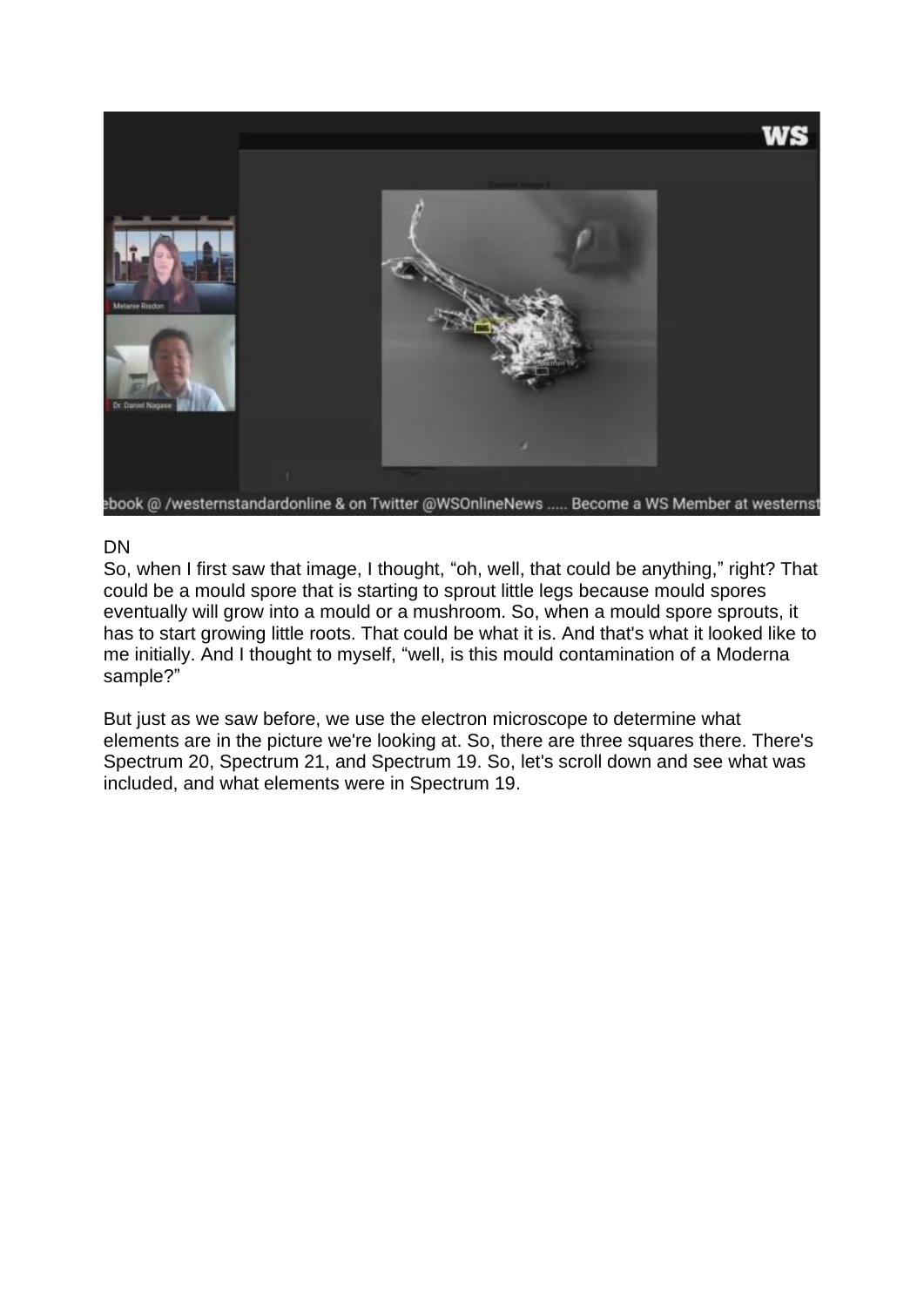

## [16:08]

So, in spectrum 19, again, we see carbon, oxygen, a little bit of calcium, a little bit of sodium, a little bit of magnesium, and a little bit of aluminium, 0.7% by weight silicon, some sulphur, and then some more calcium. So, calcium, sulphur and sodium - those would all be expected in a biological sample. So, the big question for me is: where's the nitrogen, where is the phosphorus? Because some proteins do contain sulphur, so sulphur certainly wouldn't be unusual.

Aluminium is not supposed to be in any biological protein. But sometimes cells get confused. And instead of having calcium in a particular protein or enzyme, the cells can mistakenly incorporate aluminium instead of calcium. So that's why aluminium is probably very bad for people in the long run. It's not immediately lethal. But if you have enough aluminium in the body, the body can get confused, and the cells will start putting aluminium into their enzymes and proteins instead of calcium like they're supposed to.

## MR

So, does this say then that likely there is aluminium included in the this is, a Moderna vaccine? Potentially, yes.

## DN

Yes. This shape, this ball with the legs growing out of it, for some reason has aluminium in it. And I can say with certainty that this isn't a mould spore or some other type of biological contamination, because the only thing in it is carbon, oxygen, and no signs of nitrogen, no signs of phosphorus, which would indicate something biological of origin. So, this thing that's growing is non-biological, and it was found inside a Moderna sample that was left unrefrigerated for anywhere between one and two months.

MR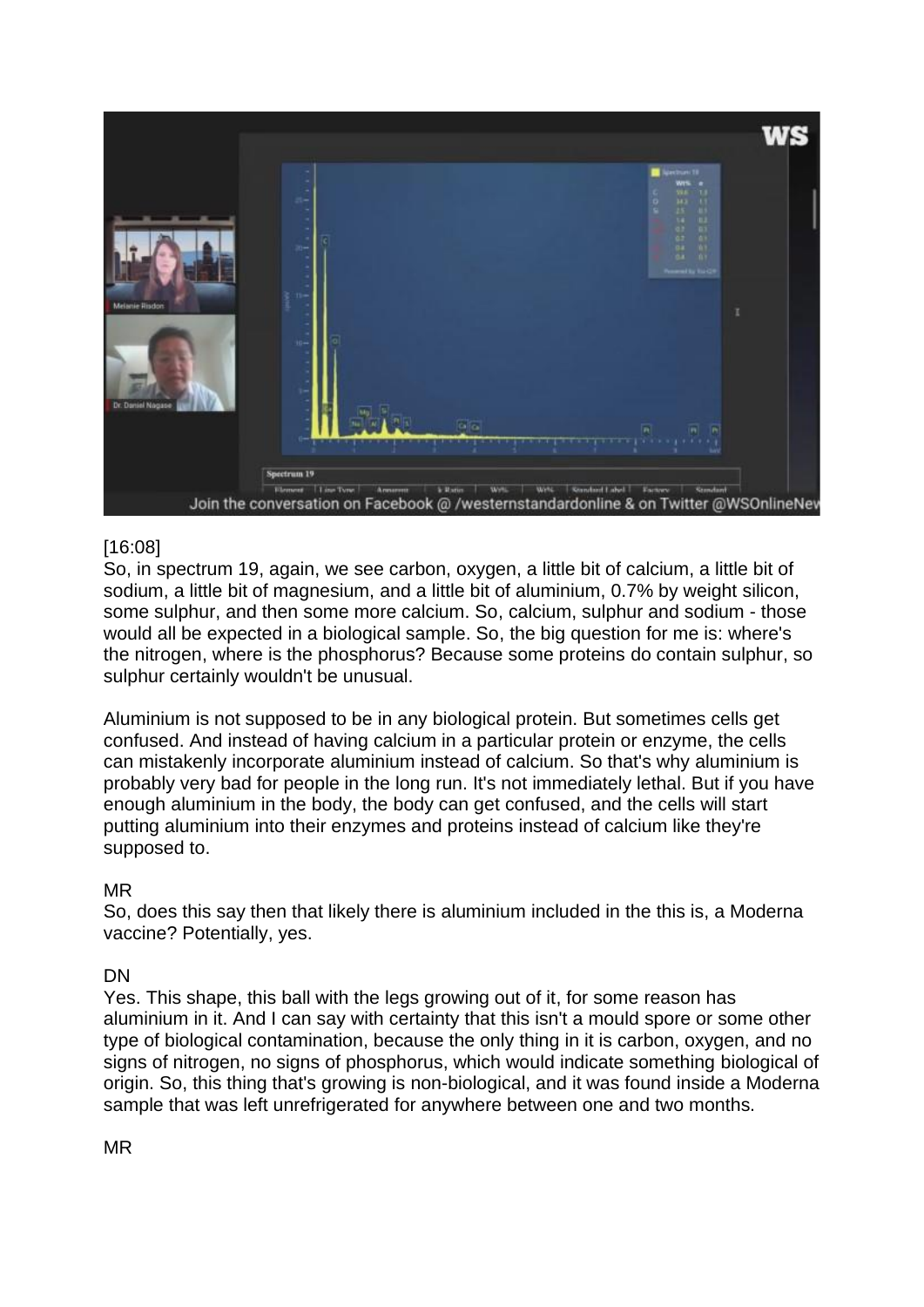Now you've made the comment, it's growing. How are you witnessing that this is something that is growing?

### DN

Well, I don't have 100% confirmation that this is growing as the sample evolves. We should be getting images sometime in the near future where we have an electron microscope attached to a time-lapse camera that can examine to see how these structures change with time. But certainly, I can't imagine that these ball and leg like things are already pre-made and then frozen and contained within every single one of the Moderna vaccines.

# MR

Interesting. Okay.



## DN

So, then let's scroll down to spectrum 20. And that's another part of this ball and leg type structure. And again, we see the same thing. It's predominantly carbon and oxygen, with no signs of nitrogen or phosphorus that we would expect from a biological organism. And we see some calcium, aluminium, and a little bit more silicon in spectrum 20. And then let's scroll down again to spectrum 21.

#### MR

Now, when it comes to a vaccine, would you see silicon ever for any particular reason, any kind of coding or like what?

#### DN

Not that I know of. I mean, silicon can be contained in various objects like sand has silicon atoms in it. But again, not that I'm aware of.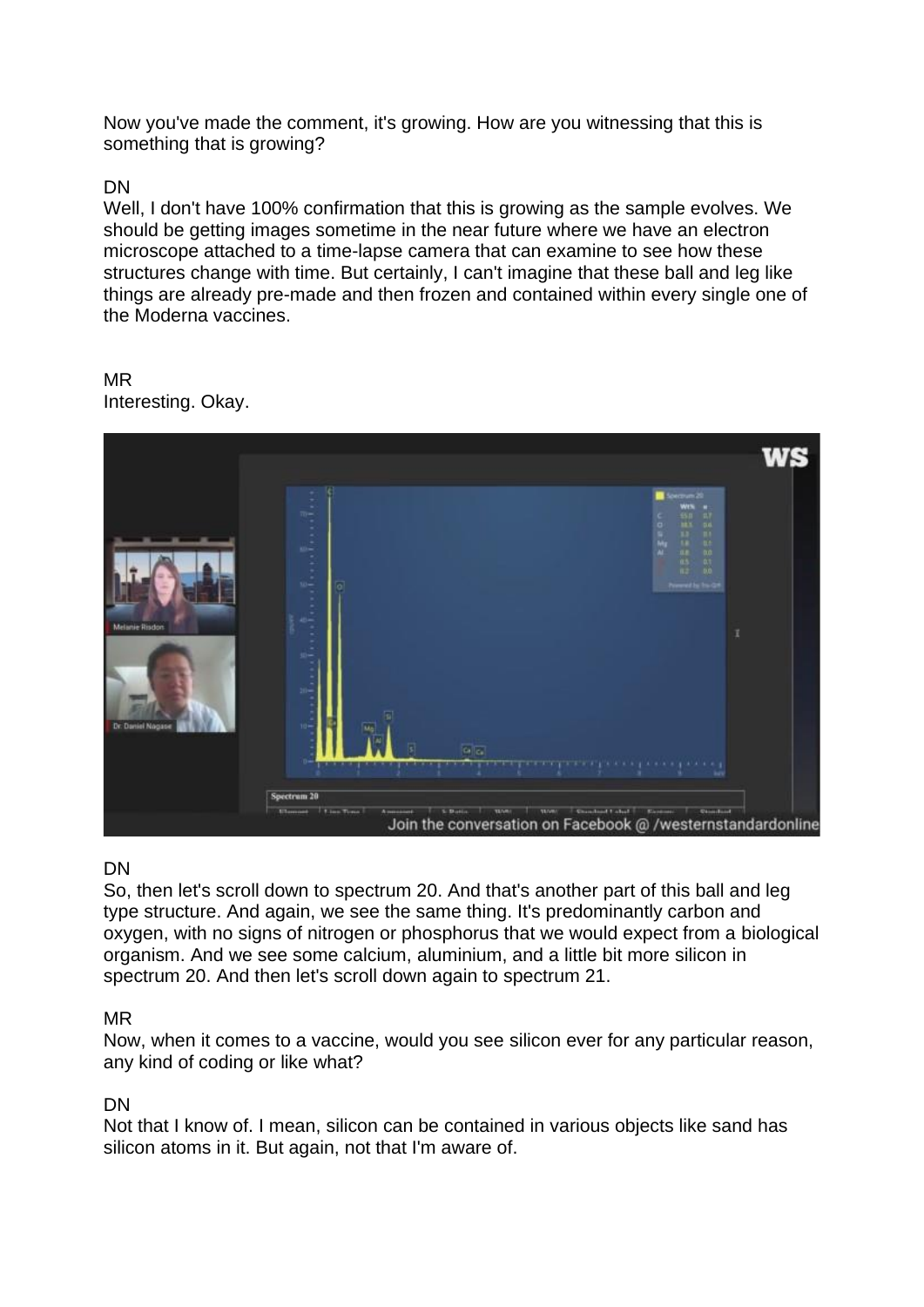

And then again, the other part, spectrum 21 of that structure is carbon, oxygen, calcium and silicon with a little bit of calcium. So again, there are no signs of biological elements, nitrogen or phosphorus in any of what we saw that looked like mould, spore, or sprouting legs. So, this was also seen in the Moderna sample, the same batch of Moderna that we were looking at before that had these chips and crystals in it. So then let's move on to the third Moderna file.

#### MR

Okay. And while we're doing that, so my question to you then, Dr. Nagase is: in standard, we'll call it old school vaccines when we're talking biologics I mean, they were all made of biologics because they were either a portion of a virus or a dead form of a virus or a shed of a virus or something along those lines. But again, the idea was that it was biological because it contained the actual virus.

#### DN

That's right.

#### MR

Okay.

DN

Well, the only thing I can say for certainty is all these strange structures we're looking at from the Moderna sample. They're not of biological origin, so there is no biological contamination of these samples.

MR Okay.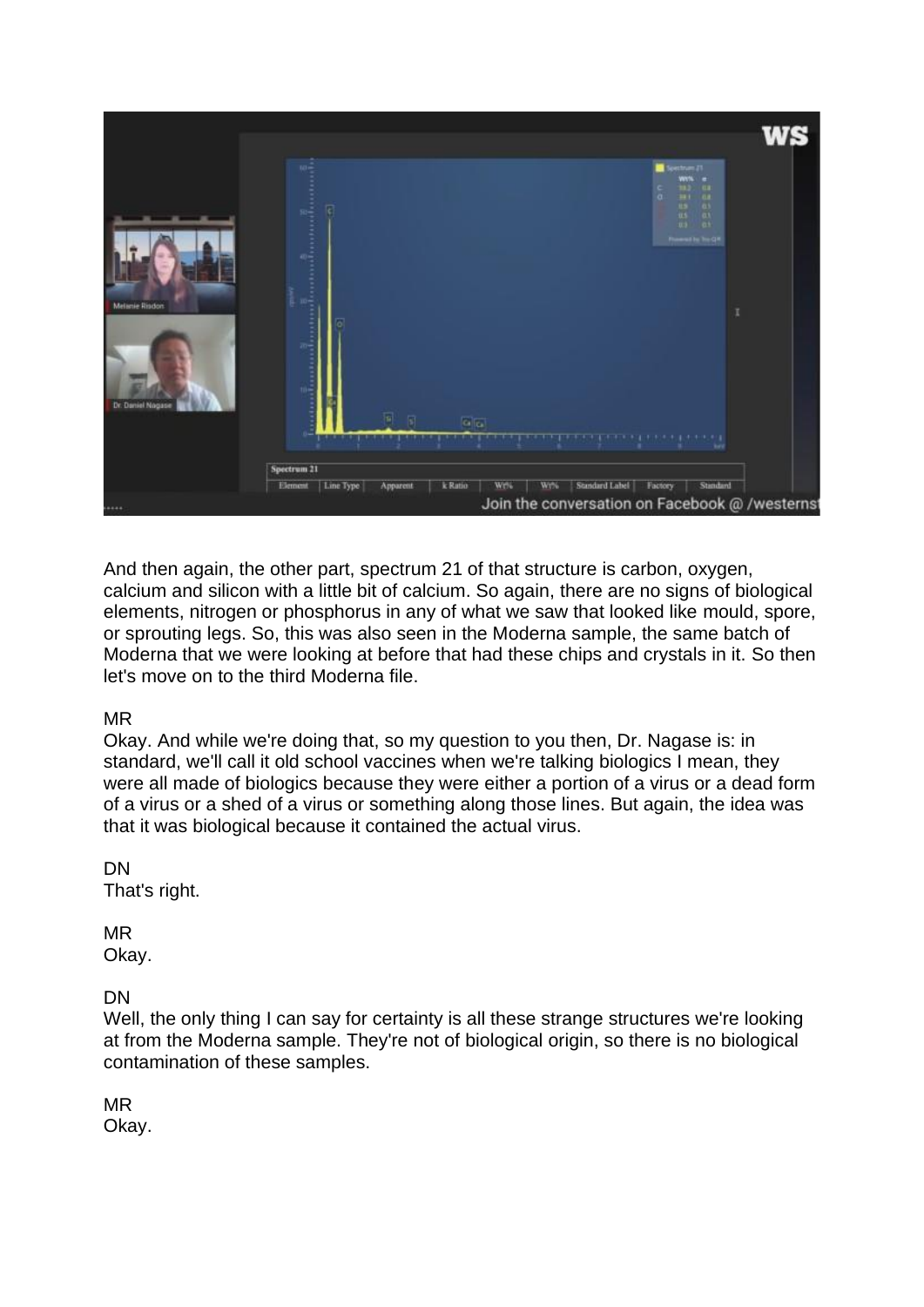

#### DN

So, this next one. So, this is the most zoomed out photo. This particular structure was, I think it was big enough to see on an optical microscope, although I don't have any optical microscope pictures for this particular presentation. But if we scroll down, we'll Zoom in on it and get a closer look at what we're looking at.



So, we see a strand on top of some crystals. So, if we Zoom out or Zoom into the particular folded over part of that strand. So, if we scroll up again.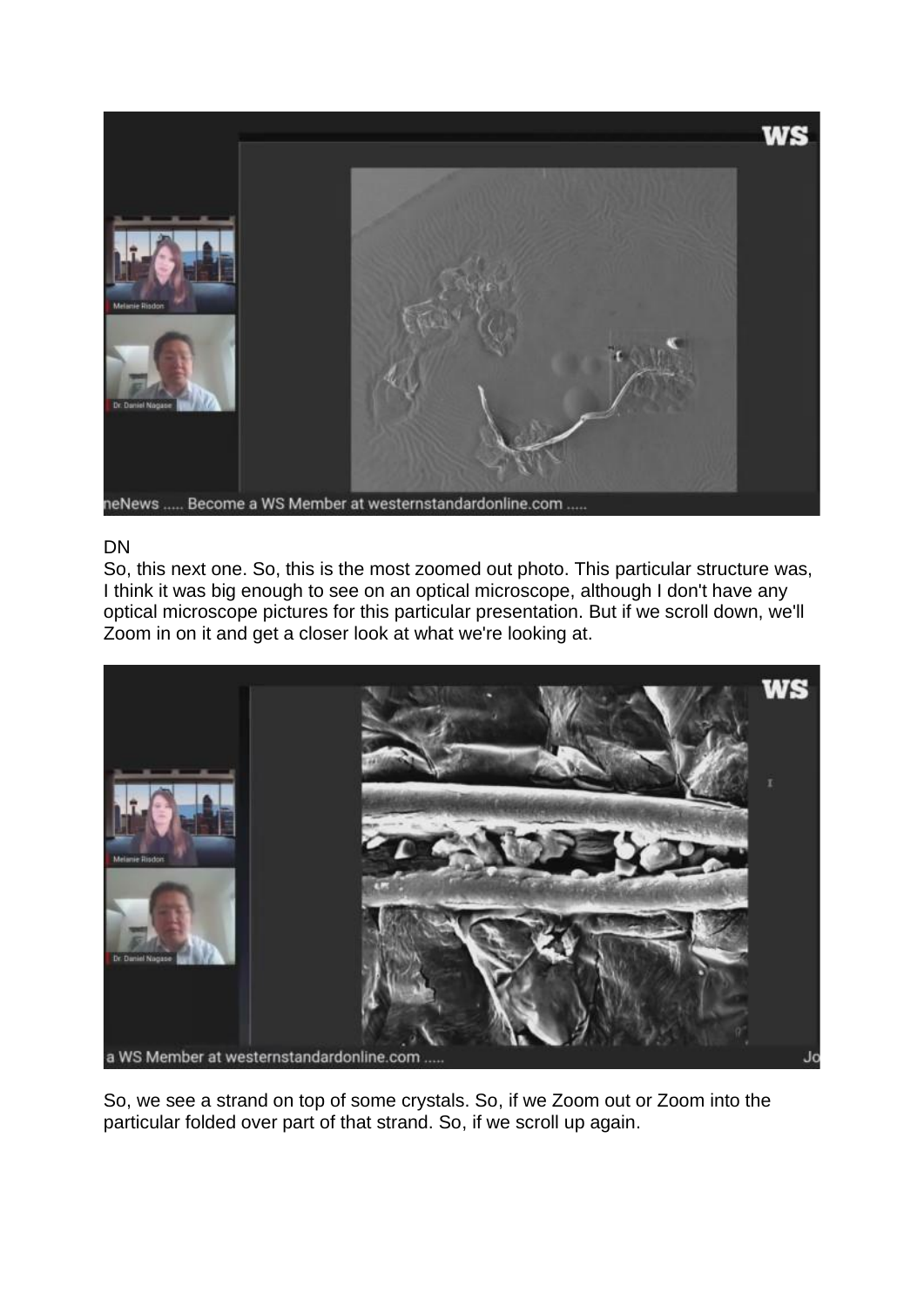

If you look at the right hand most part of the strand, it looks like the strand is folded over and the folded over part of the strand appears to be sitting on top of a crystal. And so, in the middle of that strand, there are some little things that look like dots in between the folded over parts of the strand. So, when we scroll down, we are going to take a closer look at that.



So, what you see in that folded over bit of strand, actually just one screen up for a second is you see these little things that look like balls or eggs. Right? And that strand could be carbon fibre or it could be a hair fibre. We don't know what it is. So, let's scroll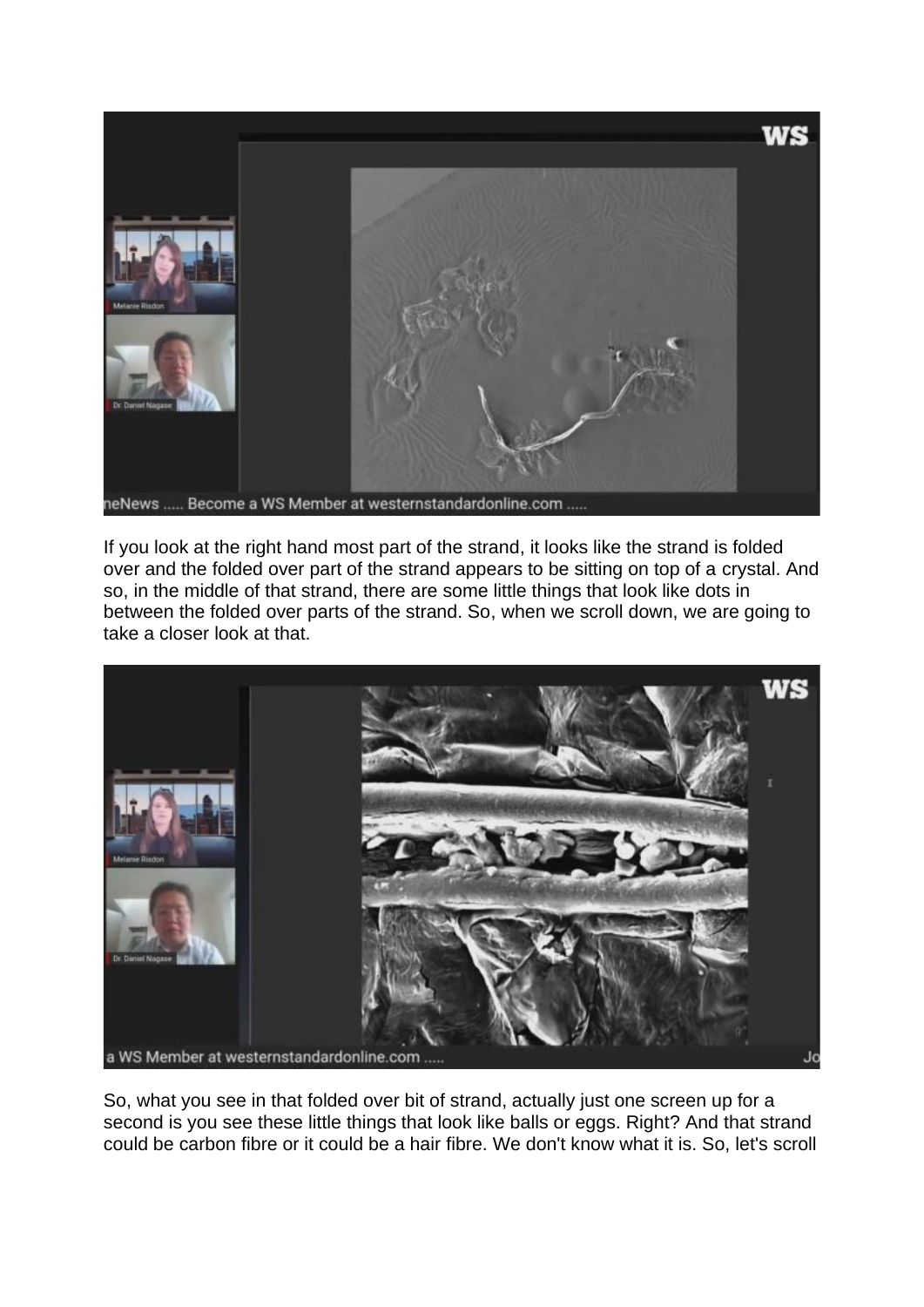down and we'll have a look at the X-ray spectroscopy to see what exactly those little ball shapes and strand shapes are made of.



So, spectrum 60, if you scroll up a bit, I think that's the shaft. If we scroll up the spectrum. Oh, no. Spectrum 60 is one of the balls that wasn't in that folded part. Spectrum 61 is the crystal. Spectrum 62 is the folded over part of the shaft. And maybe one of those little round balls, but we'll see more of those later. So, let's scroll down. If we look at spectrum 60 again, we see a whole lot of carbon, a lot of oxygen, some calcium, some sodium, and some chloride, silicon. No signs of nitrogen, no sign of phosphorus. So, we know this is not biological. This is an entirely carbon-based structure. Let's scroll down to spectrum 61.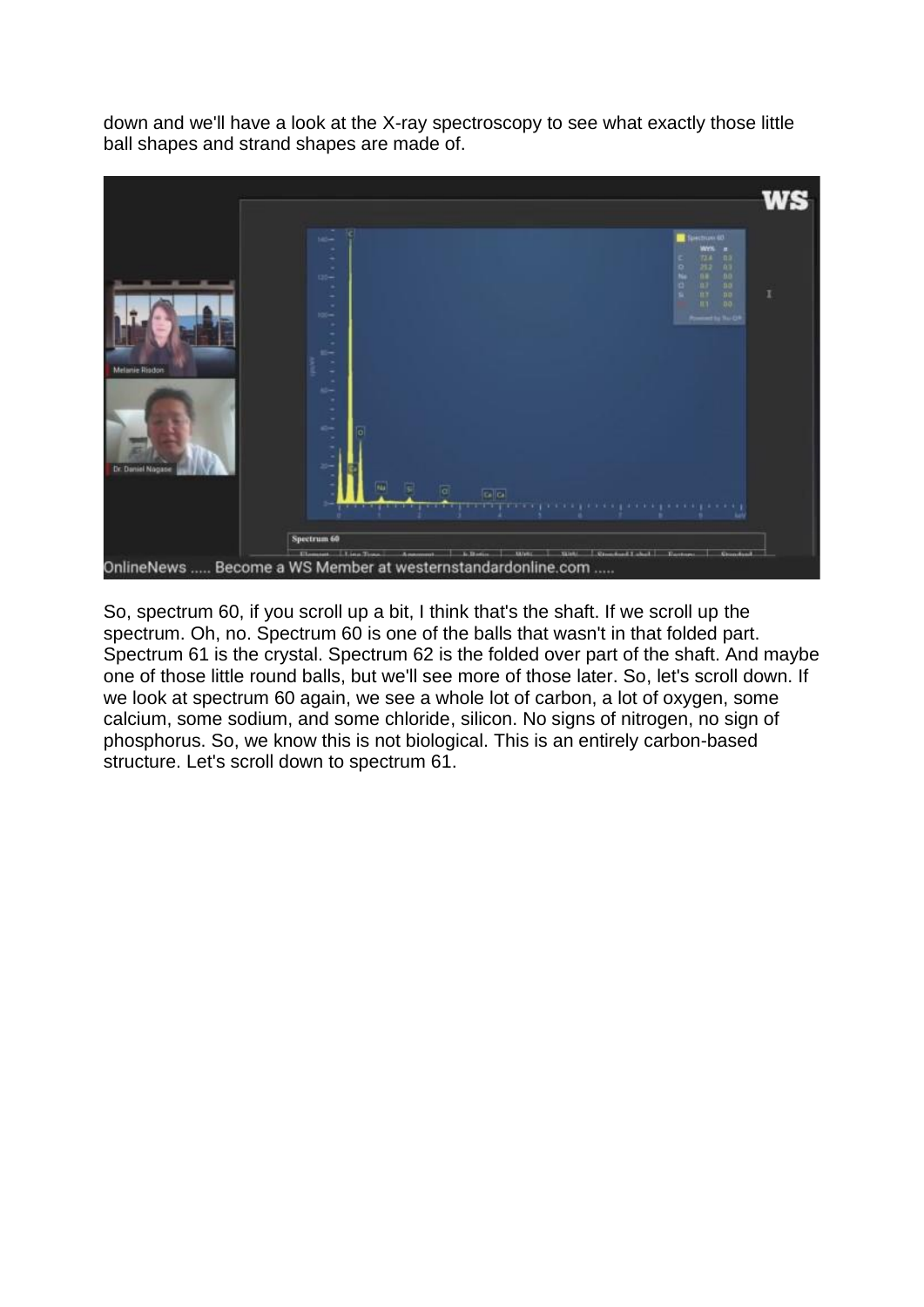

So, again, pretty similar story. Carbon, oxygen. For some reason, the square under spectrum 61 accumulated a lot of platinum. But again, platinum could be something that we added to the sample just to protect the sample from being burnt up in the first second or two of exposure to an electron beam. But again, no signs of nitrogen or phosphorus. It's just carbon and oxygen. So, we know that there was nothing biological in spectrum 61 in that square. And then spectrum 62,



Same story again. Carbon, oxygen, some silicon, some sulphur, some potassium this time, a bit of calcium. But no nitrogen, no phosphorus. So, nothing we saw in that photo was of biological origin. It appears to be a primarily carbon-oxygen structure. So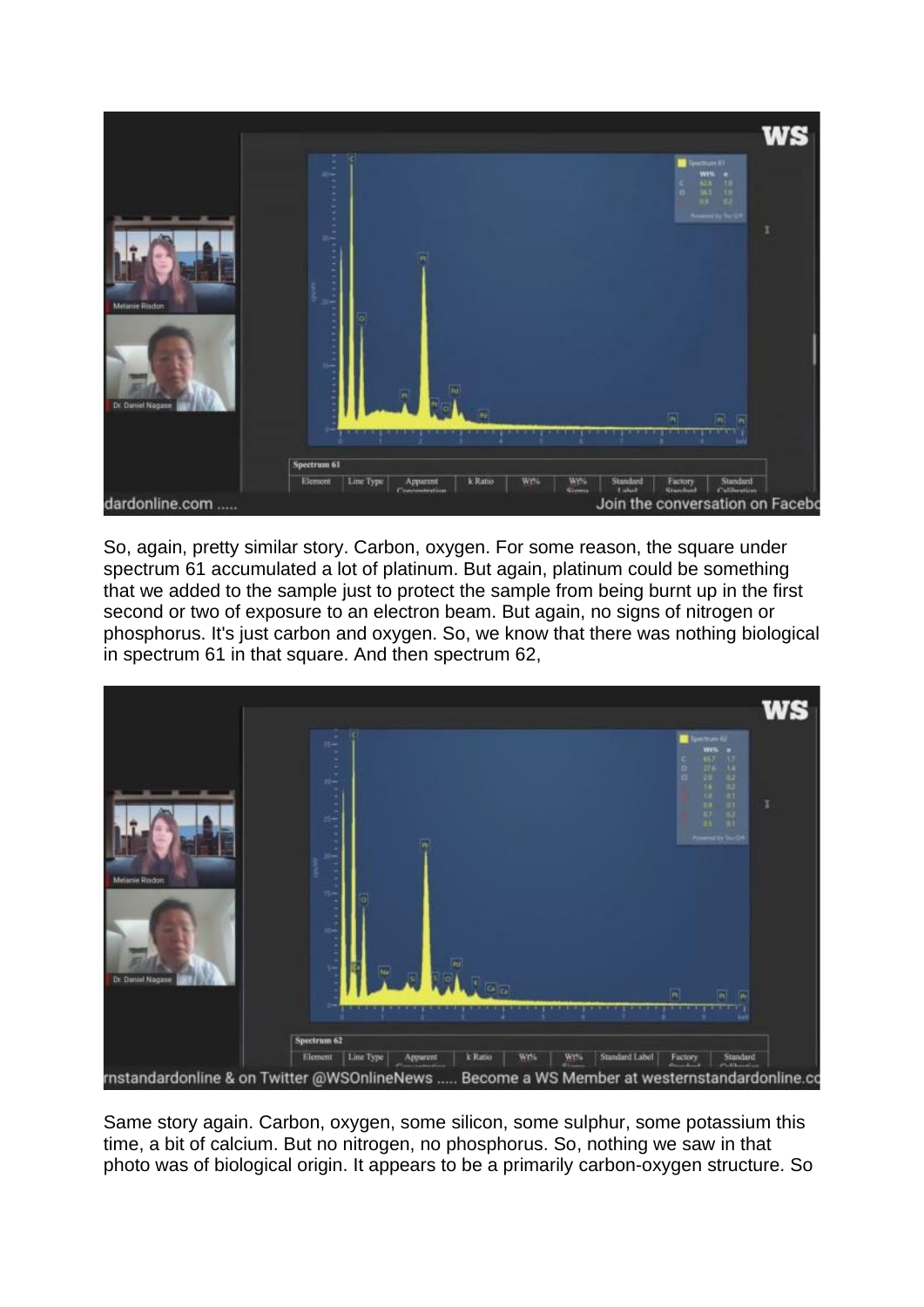then let's move on to the next file so we can get a closer look at those things that look like little eggs or little round spheres.

## MR

Was that in the same file, or do we need to switch to another one?

#### DN

We need to switch to the next file. And this is all in the Moderna. So, we're seeing multiple different shapes showing up in the Moderna vaccine.



This one is actually the Pfizer picture. Let me see if I can find you the correct one. So those little shapes were from Pfizer. Just give me a second here.

#### MR

It seems curious, especially considering that these vaccines are still, sort of, in their trial phase. And in that case, it hasn't really been divulged everything that is included in the vaccine.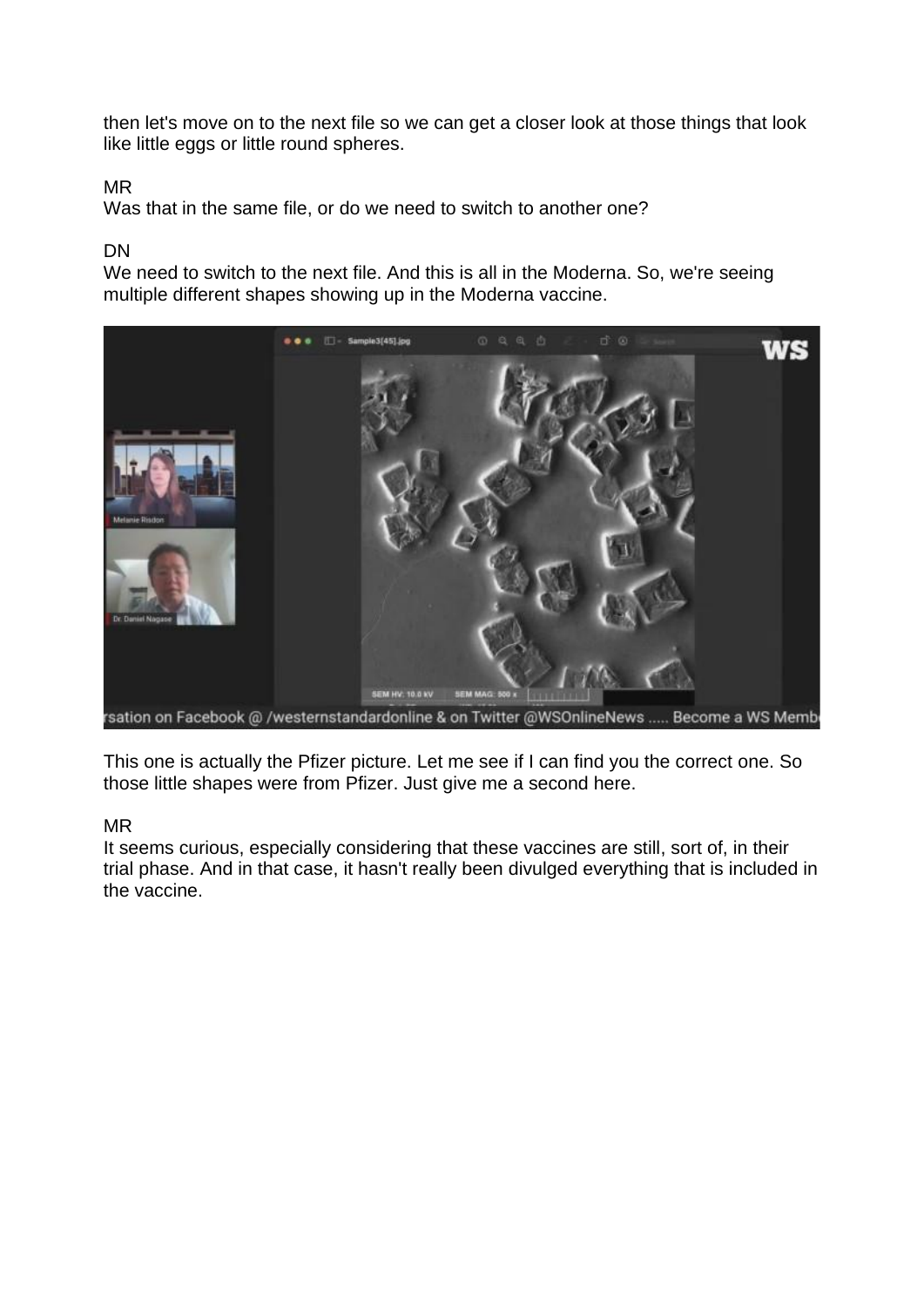

This was one of the pictures that I looked at. That kind of had me going, "now that looks strange." So, what can you tell us about this one?

#### DN

So here it looks like there are two completely different types of strands. One strand looks like it could be a hair fibre or a dead insect leg. Right? An insect leg would kind of look like that...

## MR

If that was a hair or an insect leg, we would see biologics, right? Like we would see that it would contain biological elements.

## DN

Yeah, it would contain nitrogen or phosphorus. So, we ran the spectrum on that thing that looks like an insect leg. Nothing biological, no nitrogen, no phosphorus. And then we have this thing that looks like a fibre with bulbs growing in it. So, let's scroll down and we'll get a closer look at these bulb-shaped things.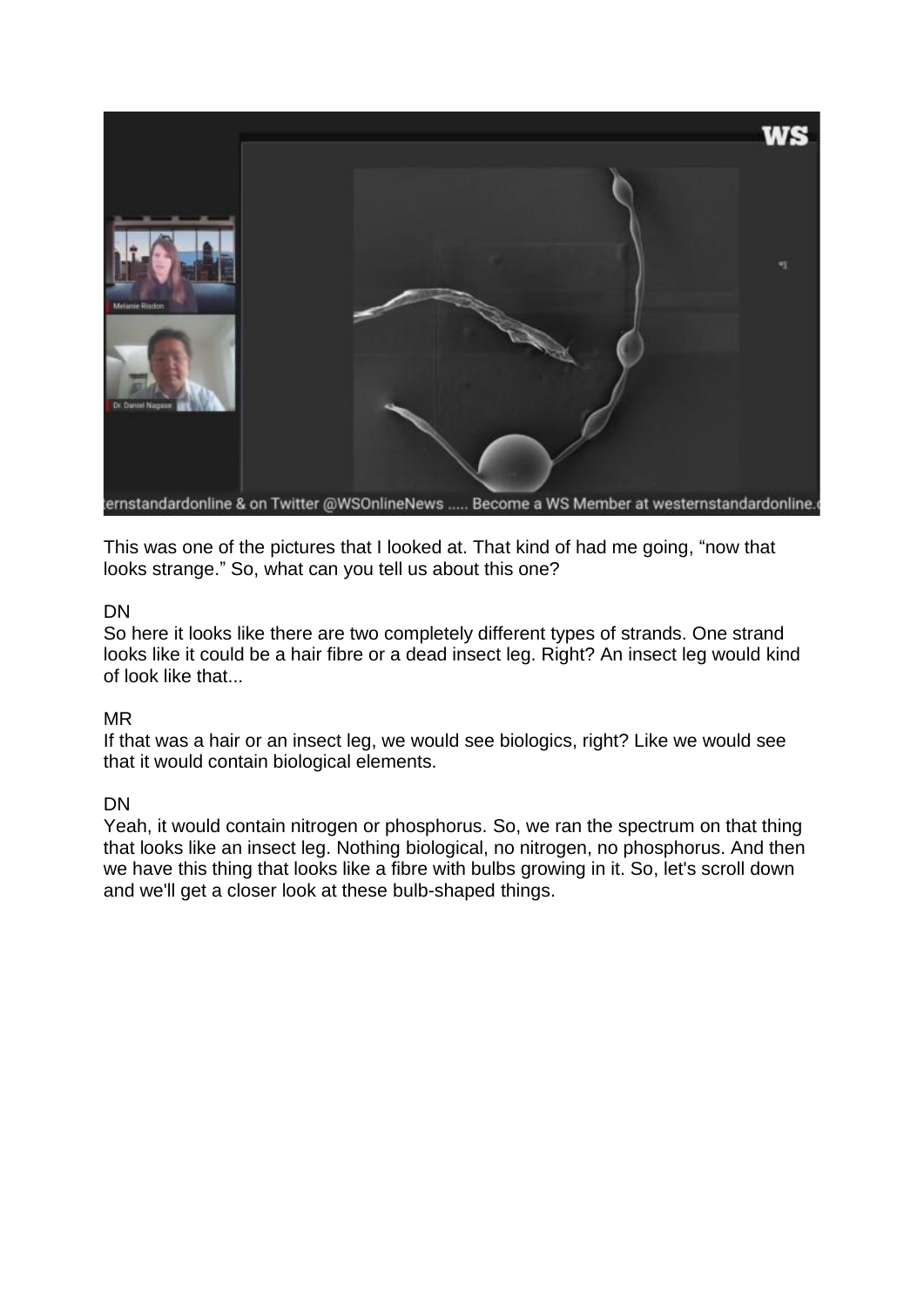

And we took a spectrum analysis of the surface of that bulb. So, if we keep scrolling down.



We'll see that spectrum 4 is again, made of carbon and oxygen. Platinum is stuff we added to the sample, and there's a little bit of chloride. So, I did a bit of research into what kind of shapes do carbon, can carbon take in electron microscopy. So, we looked at carbon fibres, and there was something that's relatively recent in technology development, and that's carbon nanospheres. So, if anyone looks up pictures of carbon nanospheres on the web and they look at pictures that have been taken with an electron microscope, the carbon nanosphere looks surprisingly similar to that bulb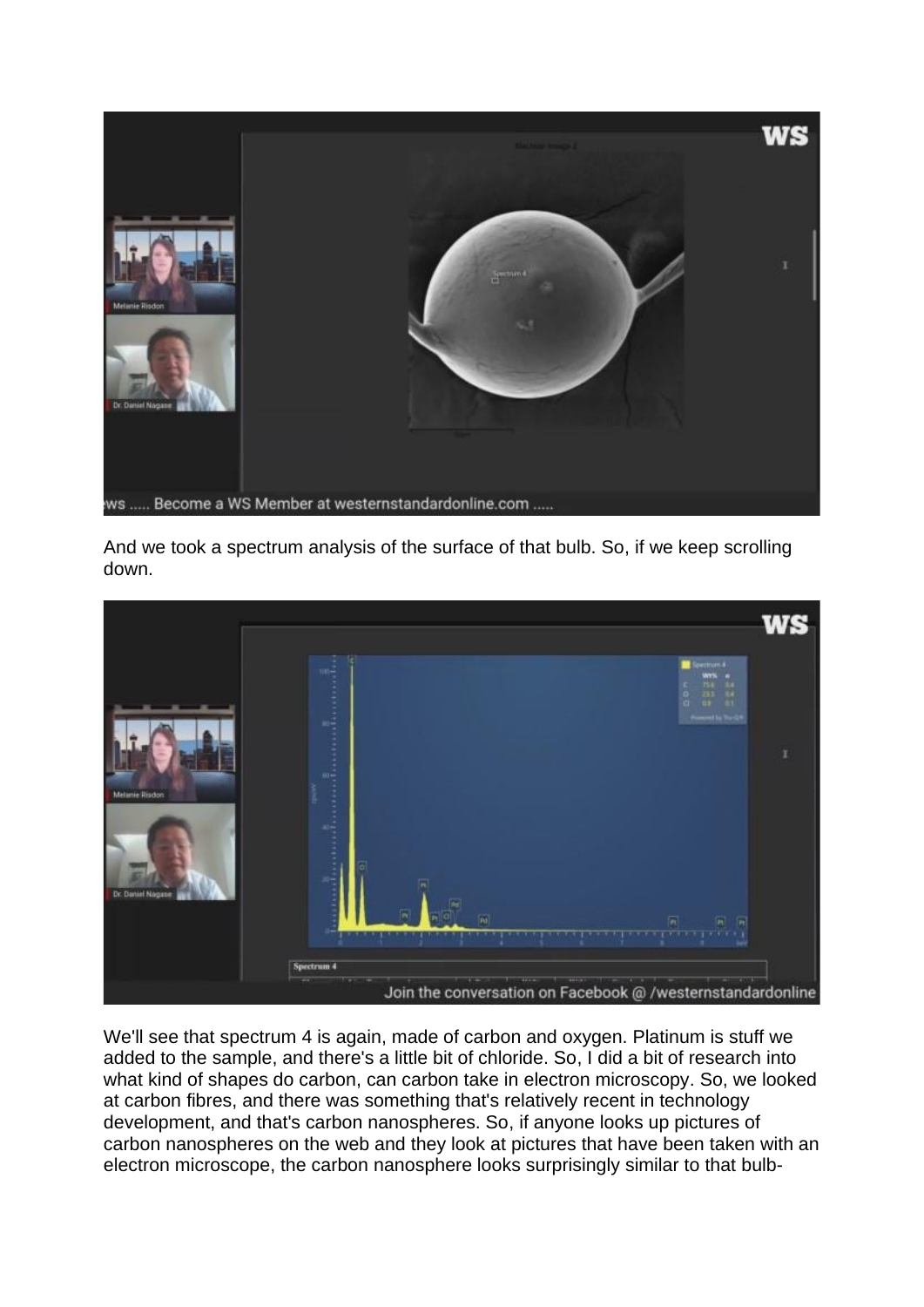shaped object. However, what I haven't been able to find in the literature, the scientific literature, is carbon nanospheres being grown out of carbon nanofibres, and that appears to be what's going on with that strand with bulbs growing along it. I guess it's a carbon fibre that was somehow manipulated so that it would start growing carbon nanospheres. And then so, then the question is, what on earth is this doing in an injection Intended for use in people?

## MR

Well, and I was just about to ask that, like, when you were looking into these carbon nanospheres, what are they? What are they for? What were they developed for? Were you able to ascertain that?

### DN

I wasn't able to ascertain what exactly carbon nanospheres are used for, but I would imagine that carbon nanospheres would have some kind of industrial use, the same as carbon fibre. Carbon fibre is used to make very strong materials. But again, I can't explain all these different shapes - crystals, chips, strands, bulbs, all being made of carbon, all showing a complete absence of nitrogen and phosphorus and all being seen within a Moderna sample. This is the most unusual thing is, that it appears that the Moderna sample if it had any mRNA or DNA in it, there were no signs of mRNA or DNA. Because mRNA and DNA are both composed of nucleotides and nucleotides have nitrogen and phosphorus. So that particular Moderna sample from somewhere in Canada has no RNA in it. It has no mRNA. Or if there was mRNA in it, somehow it disappeared after being left unrefrigerated for anywhere from one to two months, I think it's probably closer to two months.

#### MR

So, with that refrigeration process and the fact that perhaps the idea is that the design of these vaccines and whatever they're delivering, it needs to be kept cold, obviously, or else it destroys. So, what do you think of that when it comes to then injecting it into the body? Because once it's injected, I have to assume, that it very quickly gets to a body temperature. It just seems very confusing to me about the fact that it needs to stay so cold and then what happens once it warms up? And clearly, your images are showing what it looks like after it's been unrefrigerated.

#### **DN**

So, what we need to do is I need to be able to get a sample of freshly refrigerated of Moderna or Pfizer and get that to the research group that can examine it under the electron microscope. And if we don't see any of these types of structures, then we have proof that when it's refrigerated, these structures are prevented from assembling. And then after room temperature or body temperature, then these structures are somehow designed to assemble into various different forms, from chips to crystals to fibres to nanospheres, it looks like.

## MR

Is this concerning to you? What do you think?

## DN

Well, it's a complete lack of disclosure. Right? Did any press release from Pfizer and Moderna say, "oh, in addition to the lipid nanospheres and the mRNA, we're also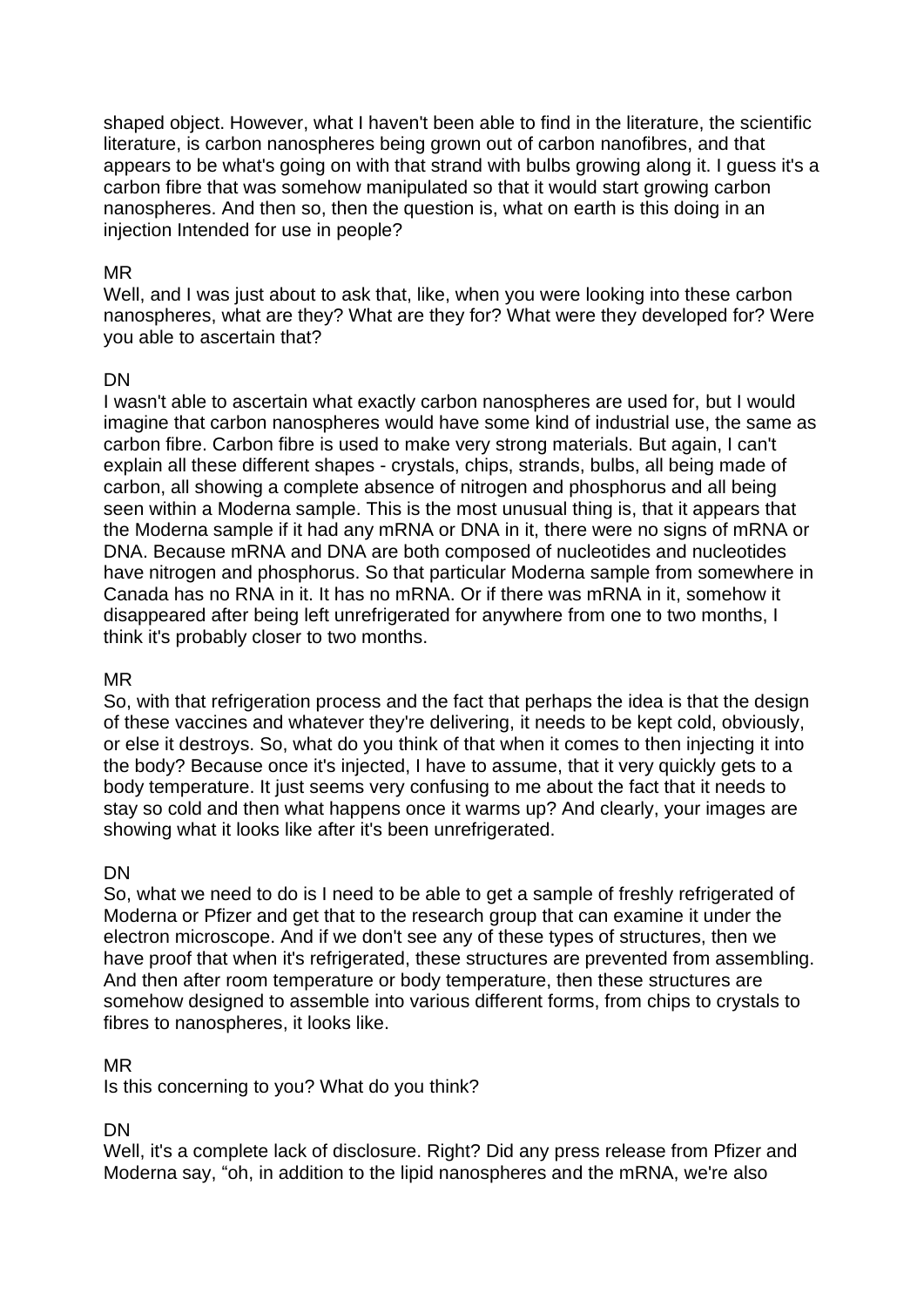putting in a bunch of carbon-based experiments into the vaccine"? That was not said in any press release or any official documentation. I don't think that was even disclosed to governments that there is some type of carbon-based technology in all these injections.

## MR

Well, and I think that's part of the confusing part for a lot of people is under this emergency use authorisation, there's a lot that doesn't need to be disclosed. And for somebody who is discerning, there are a lot of people who care about what they're putting in their bodies. And so, if you're not even being told it's not even being disclosed because of the fact that it's in this emergency use authorisation state, you would think there would be a lot of concern around that for sure.

### DN

Well, and the thing is, I don't even know if this carbon technology, this carbon nanotechnology is in every batch or is it just in the batches they sent to Canada? Is Canada one half of an experiment and certain States in the US are getting a slightly different batch without the carbon nanotech? And then are countries around the world being given different injections, and we're being observed to see, "well, who dies the fastest, who gets the sickest or what kind of illnesses result" from experimental ingredients being indiscriminately and without disclosure being given to people?

#### MR

Yeah, a lot of questions for sure. Now, I feel like I heard you say that you do plan to, or were planning to, have a look at or possibly try to get more images to show whether like a time-lapse and whether things are growing. Are you working on that? Do you have that in your plans? Are we going to be able to get an update from you on that?

## DN

Yeah, the research group is working at that and is always working on that. But again, with this type of research, it has to be kind of clandestine because there's a lot of money behind not letting anyone know what's actually in these injections. So, we're kind of secretive about that. But before we go on. I just want to show the couple files of the Pfizer, just to show that there are strange structures growing in the Pfizer samples as well. So, if we could pull up the Pfizer files.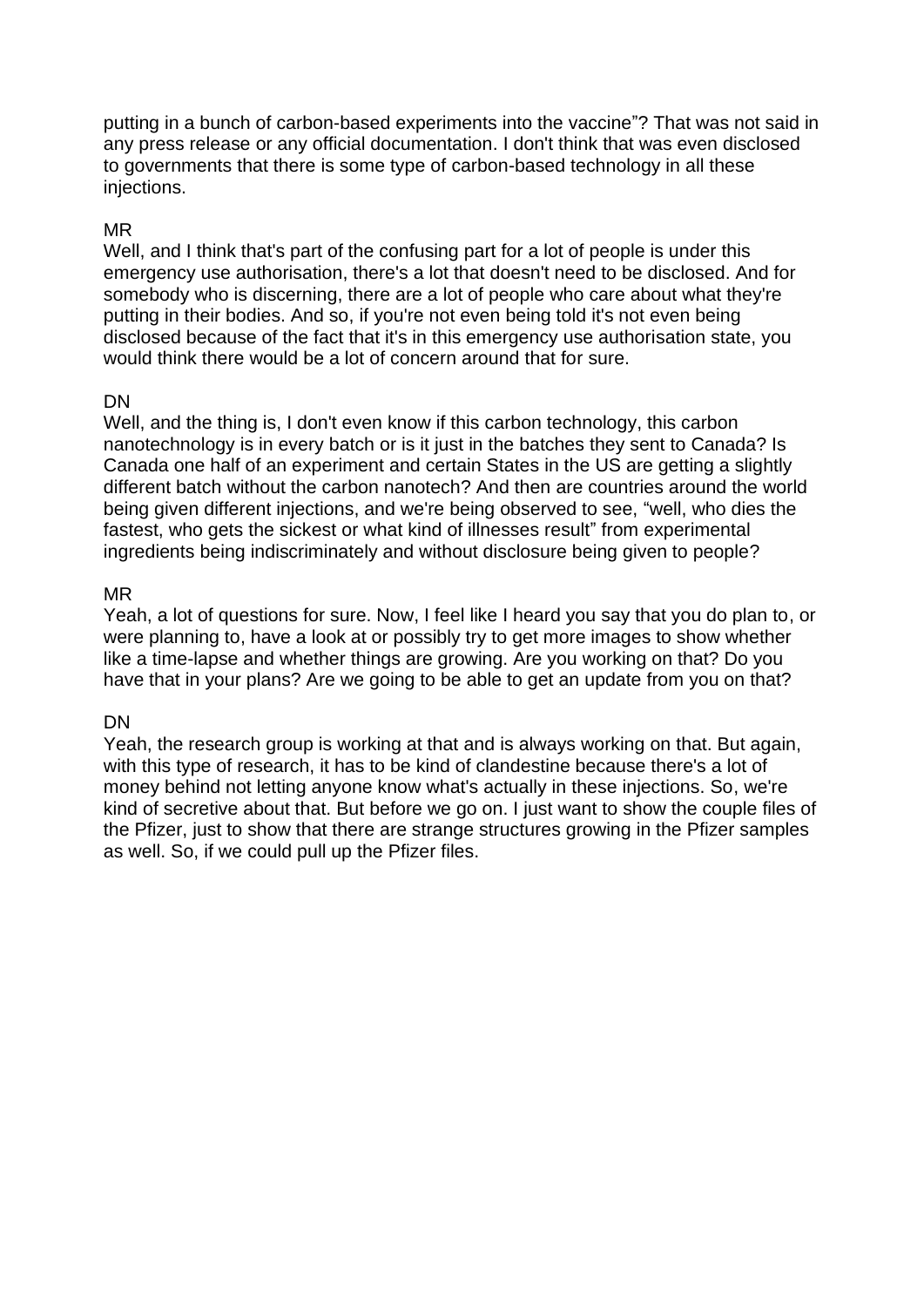

So, this is what we saw in the Pfizer sample. And in a droplet of the Pfizer, you'd see literally thousands of these little squares. So then if we can move on to the next file from Pfizer.

#### MR

So, it looks like little crystals, maybe salt, maybe something. But I'm guessing you're going to tell us it's not containing the things...

## DN

So that's what I first thought because we saw those same crystals in regular optical microscopy. But of course, with optical microscopy you can't really tell, well, it looks like a salt crystal, but you don't know for sure.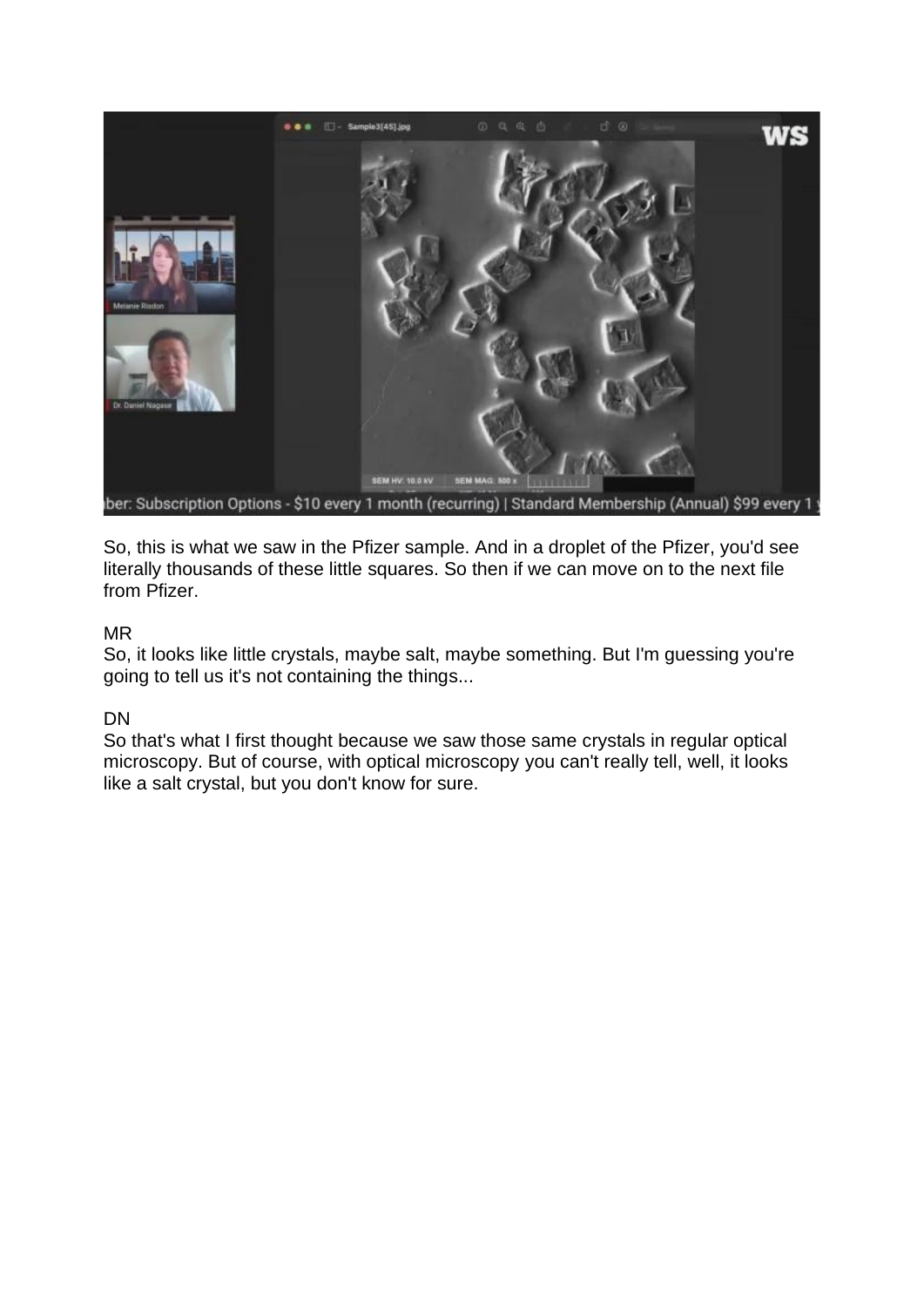

So, we put it under the electron microscope, and then we took two samples for it to examine what elements are in spectrum 32 and I think spectrum, which I can't see clearly on my screen, but spectrum 36 and spectrum 37. So, let's scroll down and find out what elements were there.



So, if this was a salt crystal, we'd expect to see sodium and chloride. And what do we see in square 36? It's carbon, oxygen, a little bit of sodium, and a little bit of chloride. But again, it's carbon, oxygen, platinum, which was an artefact because we added that to the sample, and a little bit of silicon. That's really unusual. And let's scroll down to spectrum 37.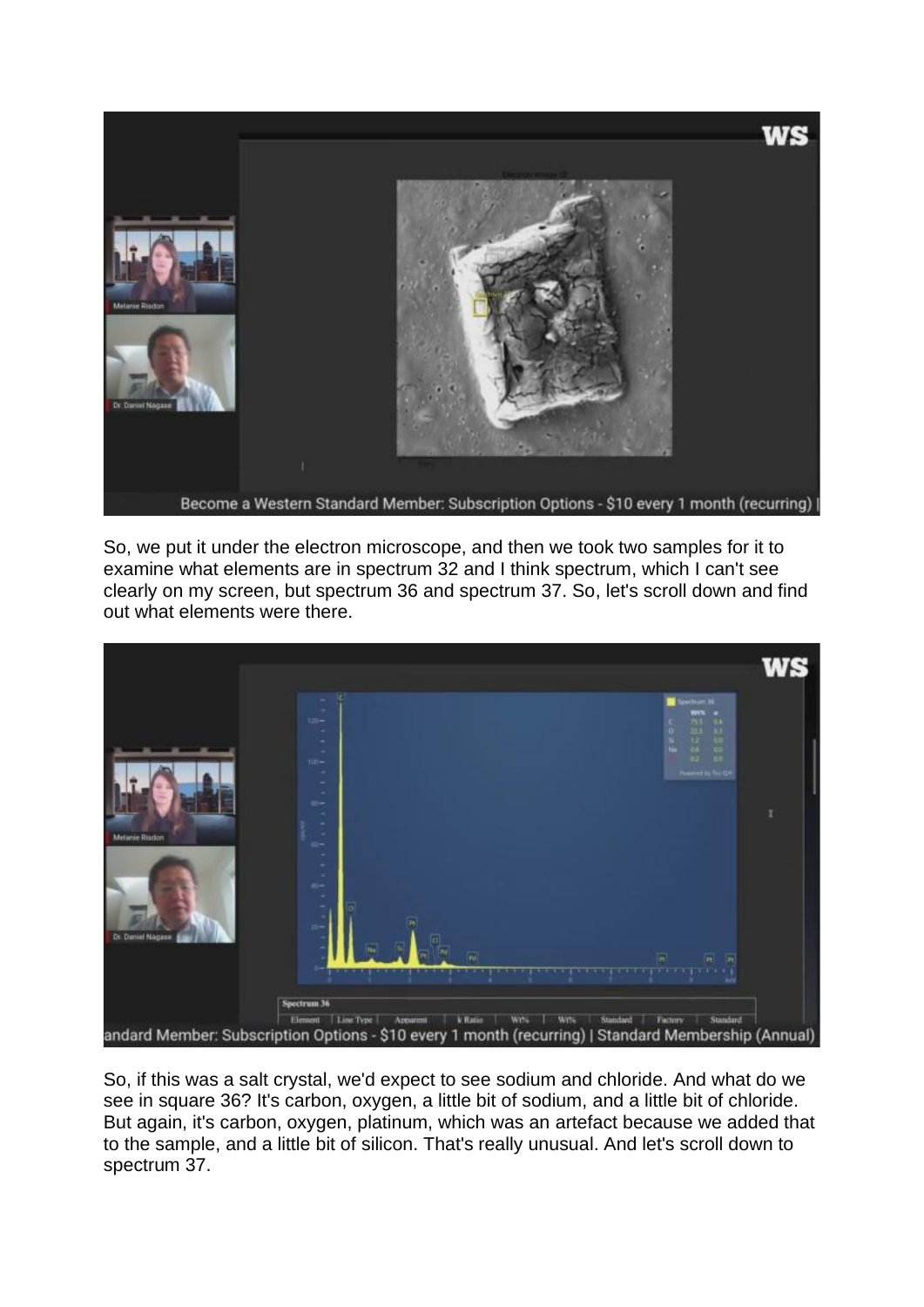

And again, in that particular square, there's only a tiny bit of sodium, no detectable chloride, and it's carbon-oxygen with a very little bit of silicon. So, again, it might look like some type of a salt crystal, but it's made up purely of carbon and oxygen and possibly hydrogen. But again, we don't know how much hydrogen is in that sample because the detector can't detect the spectrum for hydrogen.

## MR

Again, no signs of biological material there.

## DN

No signs of biological material. So, let's move on to the next Pfizer file. And similar to the Moderna samples, the Pfizer sample also had fibre-like structures. And then so the next file will show the Pfizer fibre structure alongside a crystal. And the spectrum analysis again shows that these structures are made purely of carbon.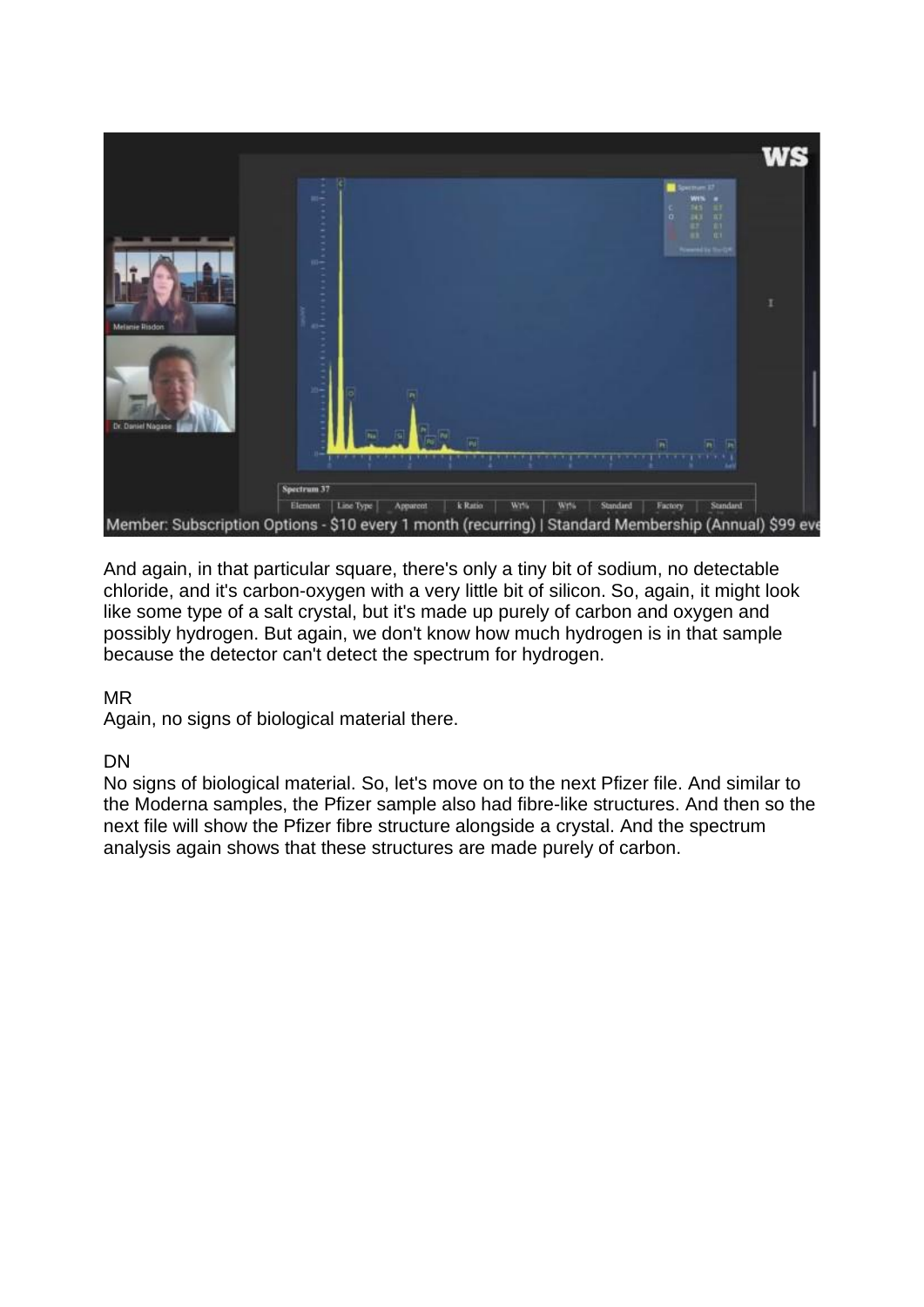

So, we have a fibre-like structure. And this sample was from a Pfizer sample, and spectrum 46 is on the fibre. Spectrum 48 is on the fibre, and spectrums 49 and 50 are from the crystal. So, let's scroll down there.



So, 46, which was also on the fibre, is carbon, oxygen, calcium, some magnesium, and some silicon. And it has a bit of an unusual element from the [lanthanide series:](https://www.encyclopedia.com/science-and-technology/chemistry/compounds-and-elements/lanthanide-series) [thulium] Tm. Sorry, I didn't take my measure in my major in chemistry, so I'll have to look up the name for you. Tm is, uh …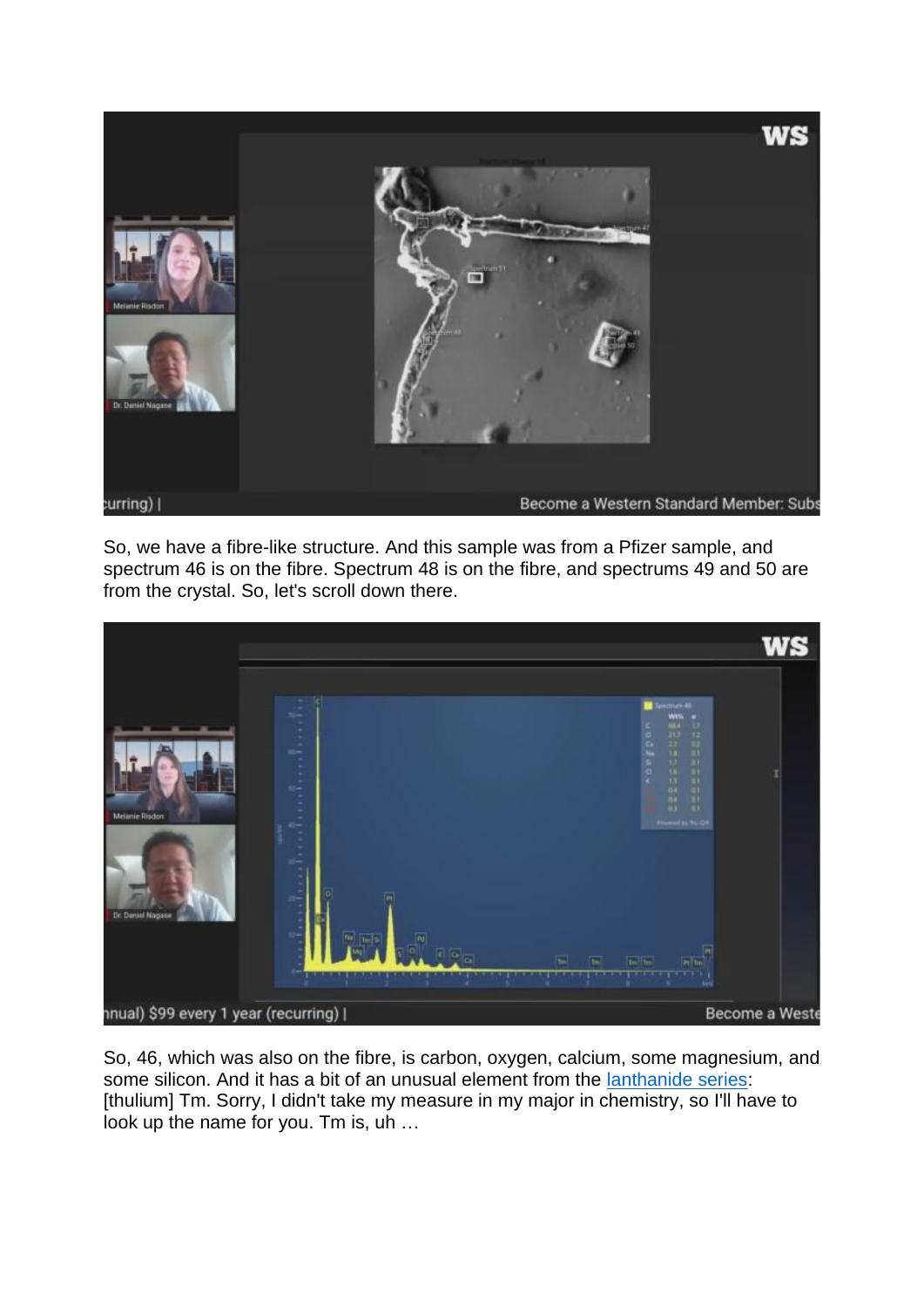## MR

I know I'm rocking my brain through my chemistry in high school, and I don't remember what Tm was.

## DN

Tm is number 69 on the periodic table called thulium. And again, that's a very unusual element to see. I don't know what thulium is doing inside the Pfizer vaccine, but there is a detectable amount of thulium.

# MR

Is that metal?

## DN

Yeah, it's a metal. It's a type of lanthanide metal. It's not something you see every day. So then let's scroll down. Spectrum 47. And that was on the fibre part that was seen in the Pfizer sample.



Spectrum 47, which was another part of the fibre. Again, same thing. Carbon, oxygen, a bit of calcium, and some sodium chloride. So, there's some salt on that part of the fibre. But again, thulium, silicon. The Tm's are showing up for some reason. So, there's thulium in the Pfizer sample that we didn't see in the Moderna sample.

## MR

Is there a chance that that's an additive again or no, this isn't something normal?

#### DN

Quite possibly it's an additive. It's a very unusual additive. I don't know what the biological…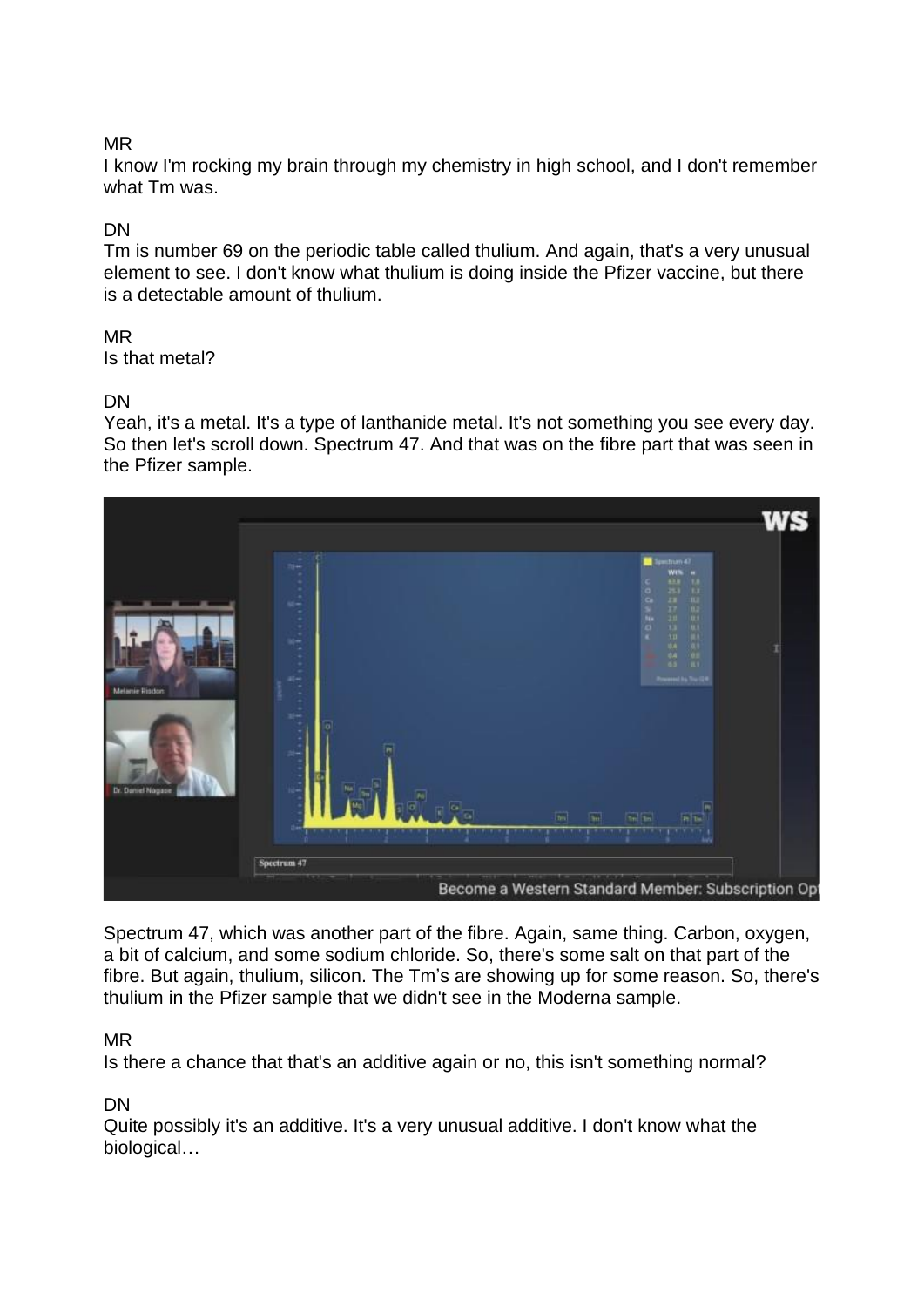#### MR

I mean, an additive in the lab so that the sample doesn't burn under the electron microscope.

### DN

No, it's only platinum, palladium or gold that would show up as an additive from the lab. Thulium is a very unusual contaminant. It's very unusual. It would be presumptuous for me to say it's a contaminant. It could have been added intentionally to the sample and when it forms fibres, it gathers the thulium for some reason and incorporates it into the fibre for some reason. So again, this is a lot of questions. What is exactly going on? So, let's keep scrolling down. Spectrum 48, I believe, was also from the fibre.



So, this spectrum 48 didn't have any thulium, t's just carbon, oxygen, magnesium, silicon, and a bit of sodium and calcium. And let's keep scrolling down.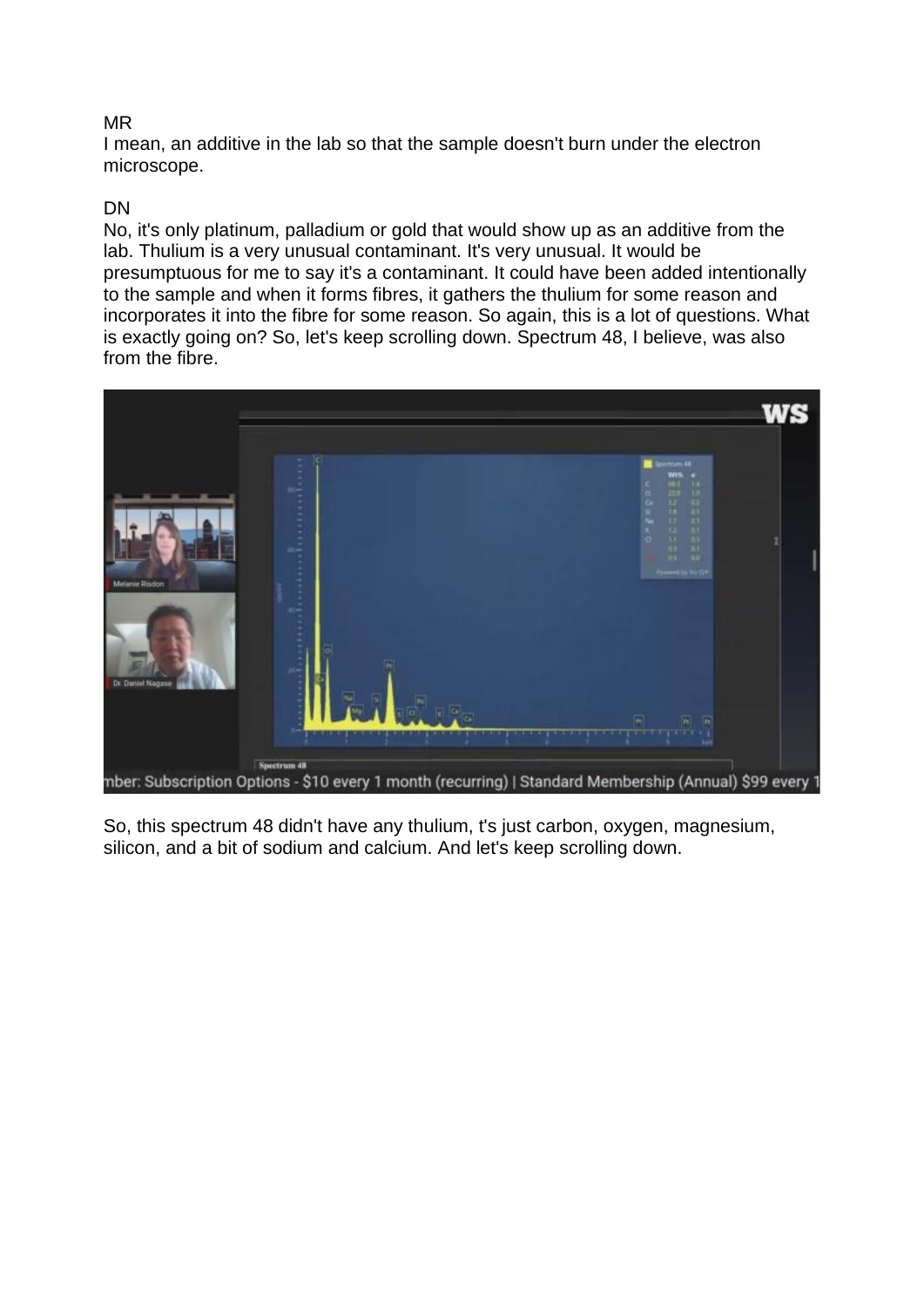

So again, spectrum 49 is a similar story. It's carbon, oxygen. And then spectrum 50, I believe, is the same story.



Again, carbon, oxygen, and a little bit of silicon. And then keep scrolling down.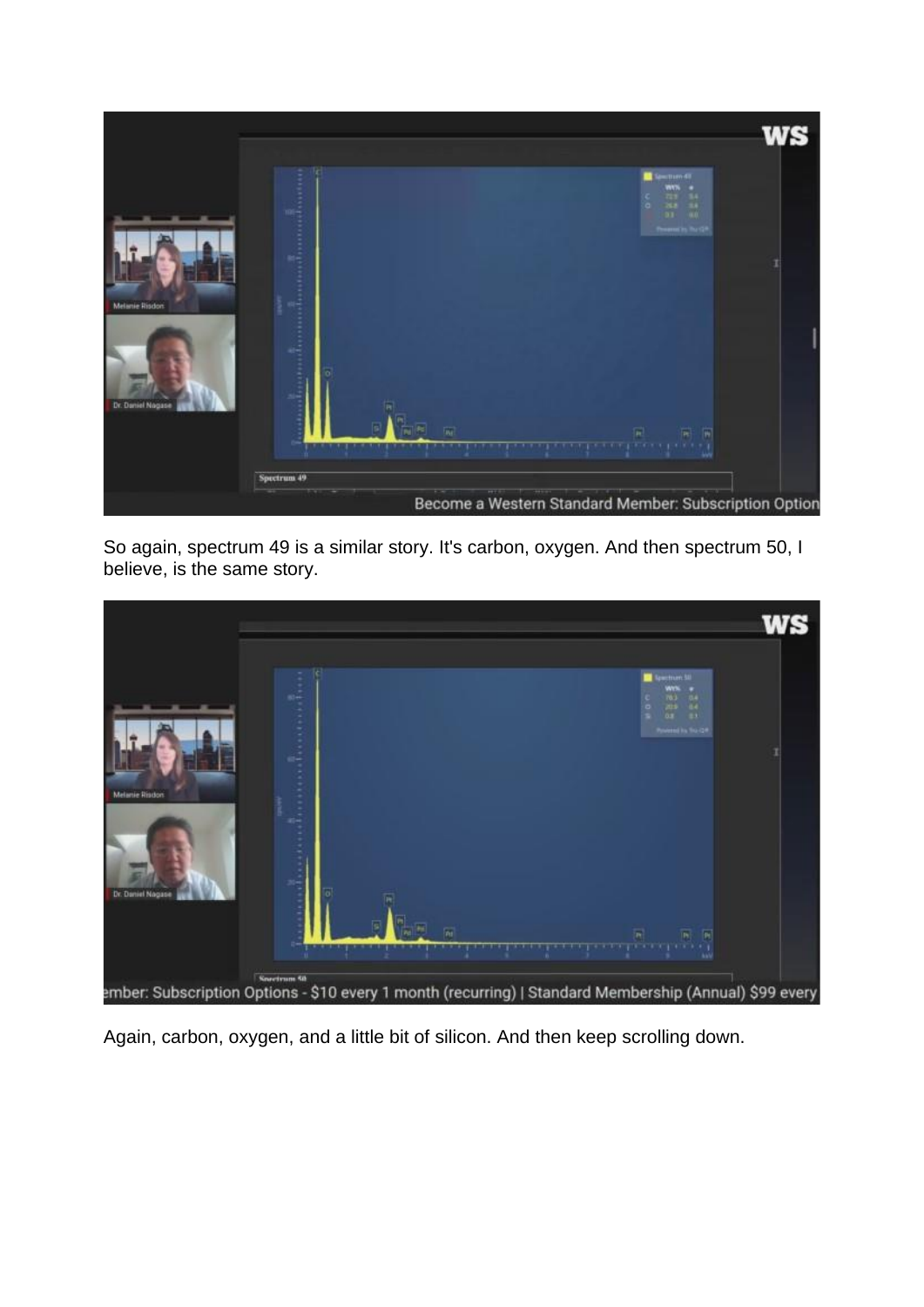

And I think spectrum 51, can we scroll back up to the top? It has a lot of silicon in it.



So that from 51 was that little dot, that bubble that seemed to shape for some reason, that bubble has a lot of silicon in it, but it doesn't quite look like a computer chip. Spectrum 49 and 50, which was from a similar-looking crystal that we found sitting beside the fibre. So again, if we scroll down to spectrums 49 and 50, we see that it's similar to the previous Pfizer crystals.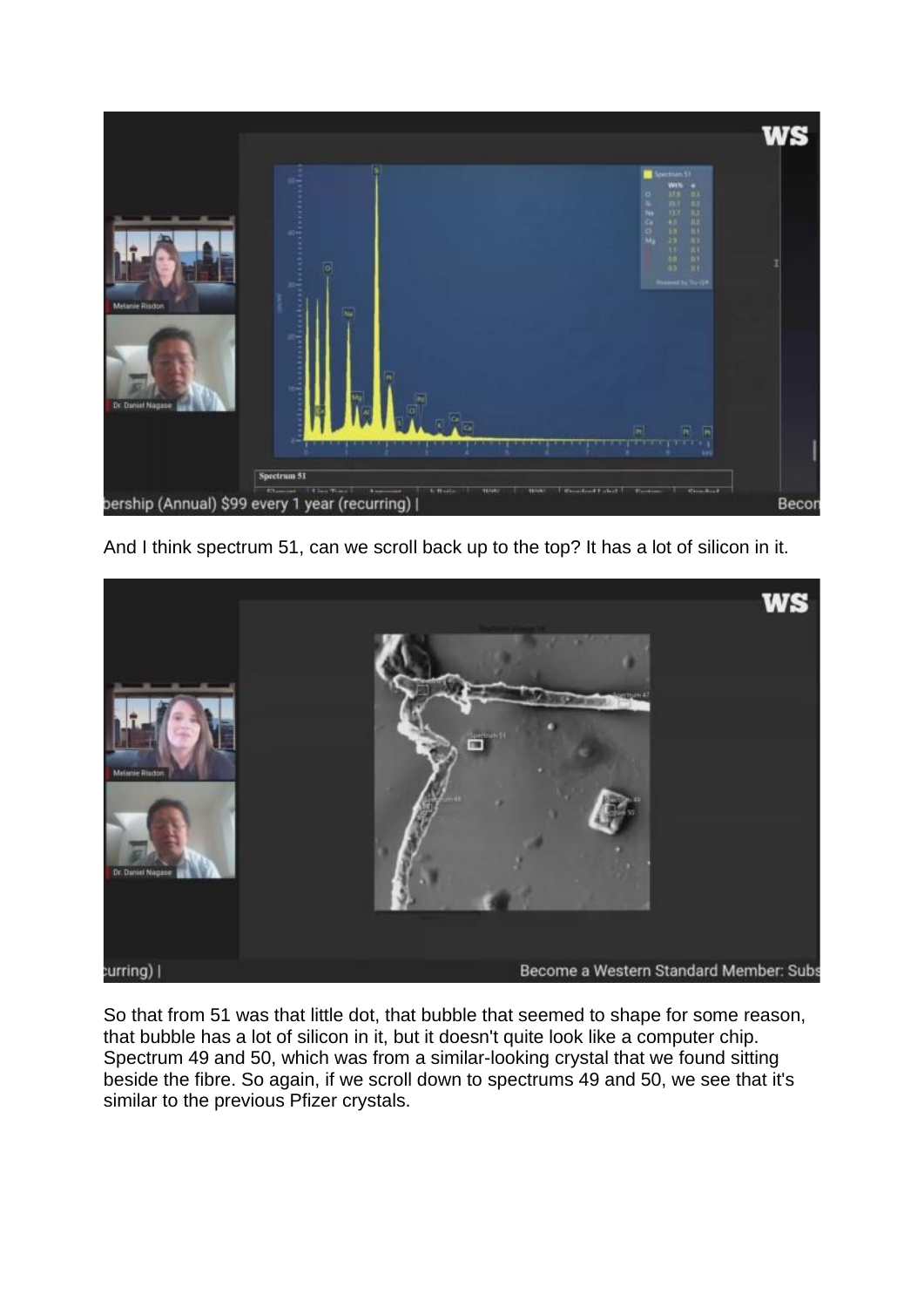

Become a Western Standard Member: Subscription Options - \$10 every 1 month (recurring



We saw in the previous file that it was made of carbon and oxygen. So, we have polymorphic, which is many different forms. They all seem to be made predominantly out of carbon and oxygen and they were in both the Moderna and Pfizer samples, and they seem to be in fibre forms. In the Moderna sample, the carbon-oxygen structures seem to be taking nanosphere forms and crystalline forms. And in the Pfizer sample which I believe didn't have quite as long a transport time as the Moderna sample so it may have been left at room temperature for only about a month, whereas the Moderna might have been at room temperature from one to two months - the Pfizer ones seem to only be forming fibres and crystals.